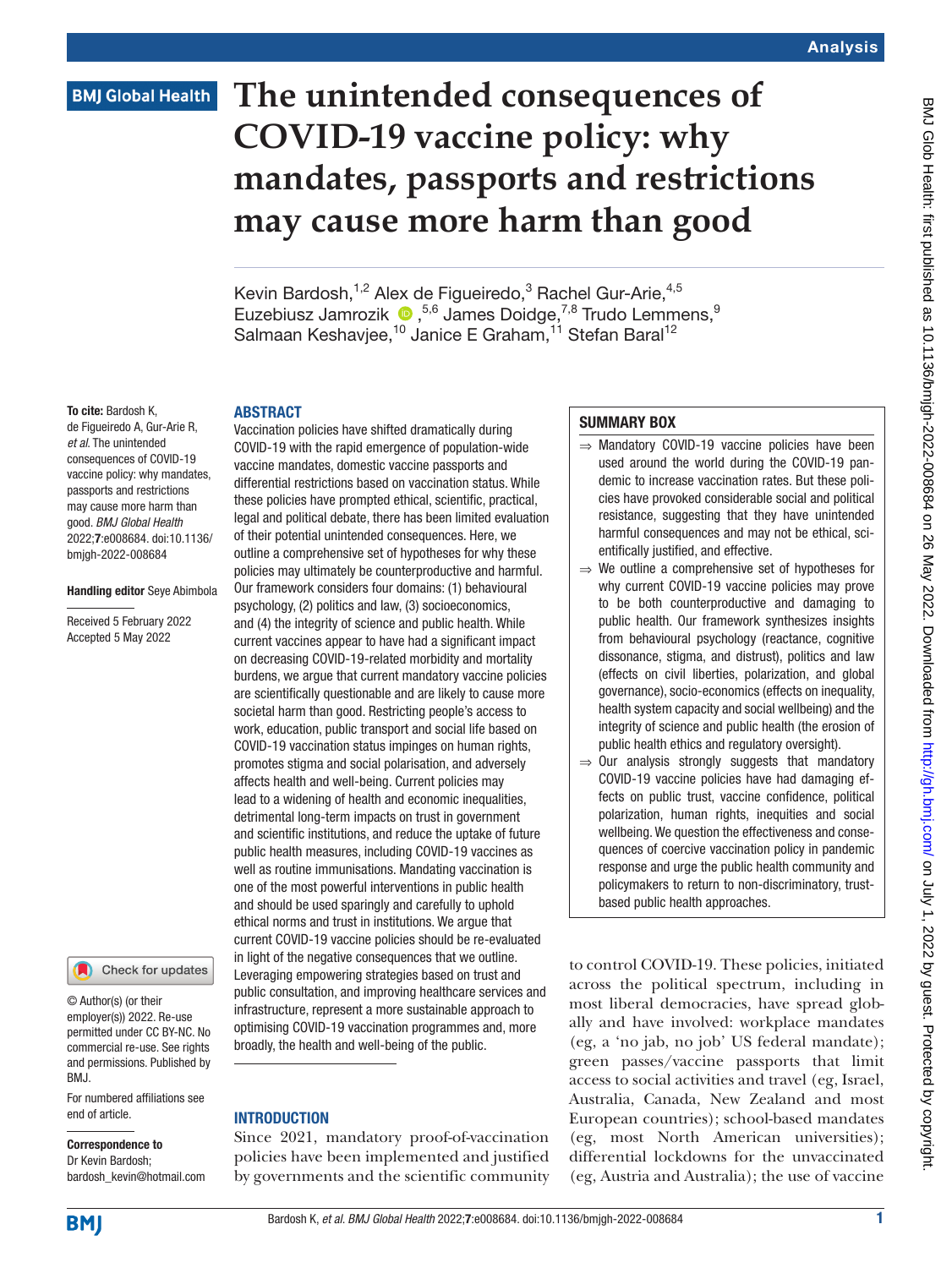| Table 1 The global turn towards mandatory COVID-19 proof-of-vaccination policies* |  |
|-----------------------------------------------------------------------------------|--|

<span id="page-1-0"></span>

| <b>Policy/intervention</b>                                                                                                                                         | <b>Countries</b>                                                                                                                                                                                                                                      |
|--------------------------------------------------------------------------------------------------------------------------------------------------------------------|-------------------------------------------------------------------------------------------------------------------------------------------------------------------------------------------------------------------------------------------------------|
| 'No jab, no job' mandates<br>(eg, government employees, key workers, public and<br>private sector)                                                                 | Australia, Canada, China, Costa Rica, Croatia, Czech Republic,<br>Denmark, Egypt, Fiji, France, Ghana, Hungary, Italy, Kazakhstan,<br>Latvia, Lebanon, New Zealand, Oman, Poland, Philippines, Russia,<br>Saudi Arabia, Tunisia, Turkey, Ukraine, USA |
| Healthcare worker mandates                                                                                                                                         | Australia, Britain, Canada, Croatia, Czech Republic, England,<br>Finland, France, Germany, Greece, Hungary, Lebanon, New<br>Zealand, Poland, USA (some states)                                                                                        |
| Internal vaccine passports to attend social events,<br>restaurants, bars, nightclubs, fitness facilities,<br>entertainment venues and for bus/train/airport travel | Australia, Austria, Britain, Bulgaria, Canada, Czech Republic,<br>Denmark, Egypt, France, Germany, Italy, Israel, Kenya, Lebanon,<br>Morocco, Netherlands, Romania, Serbia, Singapore, Switzerland,<br>South Korea, Ukraine, USA (some states)        |
| School-based mandates                                                                                                                                              | Canada (several provinces), Costa Rica, Lithuania and USA (some<br>states)                                                                                                                                                                            |
| Full country mandatory vaccination                                                                                                                                 | Austria, Ecuador, Germany, Indonesia, Micronesia, Turkmenistan,<br>Tajikistan                                                                                                                                                                         |
| Full population mandate for the elderly                                                                                                                            | Czech Republic, Greece, Malaysia, Russia                                                                                                                                                                                                              |
|                                                                                                                                                                    |                                                                                                                                                                                                                                                       |

\*This is not a comprehensive list of policies, which are rapidly changing in early 2022. This list excludes the use of segregated lockdowns of the unvaccinated (eg, Austria, Germany, Australia), entry requirements for international travel, fines and penalties (including restricted access to social services and medical care, business capacity restrictions and threats of imprisonment) and the use of vaccine metrics to inform other restrictions. There is a significant variation in how countries recognise infection-derived immunity, allow religious, philosophical and/or medical exemptions and incorporate testing as an alternative to vaccination. In addition, some countries have implemented a combination of policies and interventions, so each is not mutually exclusive. As of March 2022, some countries also shifted course and decided to not implement these policies due to changing epidemiological circumstances and sociopolitical resistance. Adapted from Reuters.<sup>13</sup>

metrics in lifting lockdowns and other restrictions (eg, Australia, Canada and New Zealand); differential access to medical insurance and healthcare (eg, Singapore); and mandatory population-wide vaccination with taxes, fines, and imprisonment for the unvaccinated (eg, the Philippines, Austria, Greece) (see [table](#page-1-0) 1).

The publicly communicated rationale for implementing such policies has shifted over time. Early messaging around COVID-19 vaccination as a public health response measure focused on protecting the most vulnerable. This quickly shifted to vaccination thresholds to reach herd immunity and 'end the pandemic' and 'get back to normal' once sufficient vaccine supply was available.<sup>12</sup> In late summer of 2021, this pivoted again to a universal vaccination recommendation to reduce hospital/intensive care unit (ICU) burden in Europe and North America, to address the 'pandemic of the unvaccinated'.

COVID-19 vaccines have represented a critical intervention during the pandemic given consistent data of vaccine effectiveness averting COVID-19-related morbidity and mortality.<sup>3-6</sup> However, the scientific rationale for blanket mandatory vaccine policies has been increasingly challenged due to waning sterilising immunity and emerging variants of concern.[7](#page-10-2) A growing body of evidence shows significant waning effectiveness against infection (and transmission) at 12–16 weeks, with both Delta and Omicron variants, $8-13$  including with third-dose shots.[14 15](#page-10-4) Since early reports of post-vaccination transmission in mid-2021, it has become clear that vaccinated and unvaccinated individuals, once infected, transmit to

others at similar rates.[16](#page-10-5) Vaccine effectiveness may also be lower in younger age groups.<sup>[17](#page-10-6)</sup> While higher rates of hospitalisation and COVID-19-associated morbidity and mortality can indeed be observed among the unvaccinated across all age groups, $3-6$  broad-stroke passport and mandate policies do not seem to recognise the extreme risk differential across populations (benefits are greatest in older adults), are often justified on the basis of reducing transmission and, in many countries, ignore the protective role of prior infection.<sup>[18 19](#page-10-7)</sup>

Mandate and passport policies have provoked community and political resistance including energetic mass street protests. $20$  <sup>21</sup> Much of the media and civil debates in liberal democracies have framed this as a consequence of 'anti-science' and 'right-wing' forces, repeating simplistic narratives about complex public perceptions and responses. While vaccine mandates for other diseases exist in some settings (eg, schools, travel (eg, yellow fever) and, in some instances, for healthcare workers  $(HCWs)$ ,<sup>22</sup> population-wide adult mandates, passports, and segregated restrictions are unprecedented and have never before been implemented on this scale. These vaccine policies have largely been framed as offering 'benefits' (freedoms) for those with a full COVID-19 vaccination series,  $2^{3.24}$  but a sizeable proportion of people view conditioning access to health, work, travel and social activities on COVID-19 vaccination status as inherently punitive, discriminatory and coercive.<sup>20 21 25-28</sup> There are also worrying signs that current vaccine policies, rather than being science-based, are being driven by sociopolitical attitudes that reinforce segregation, stigmatisation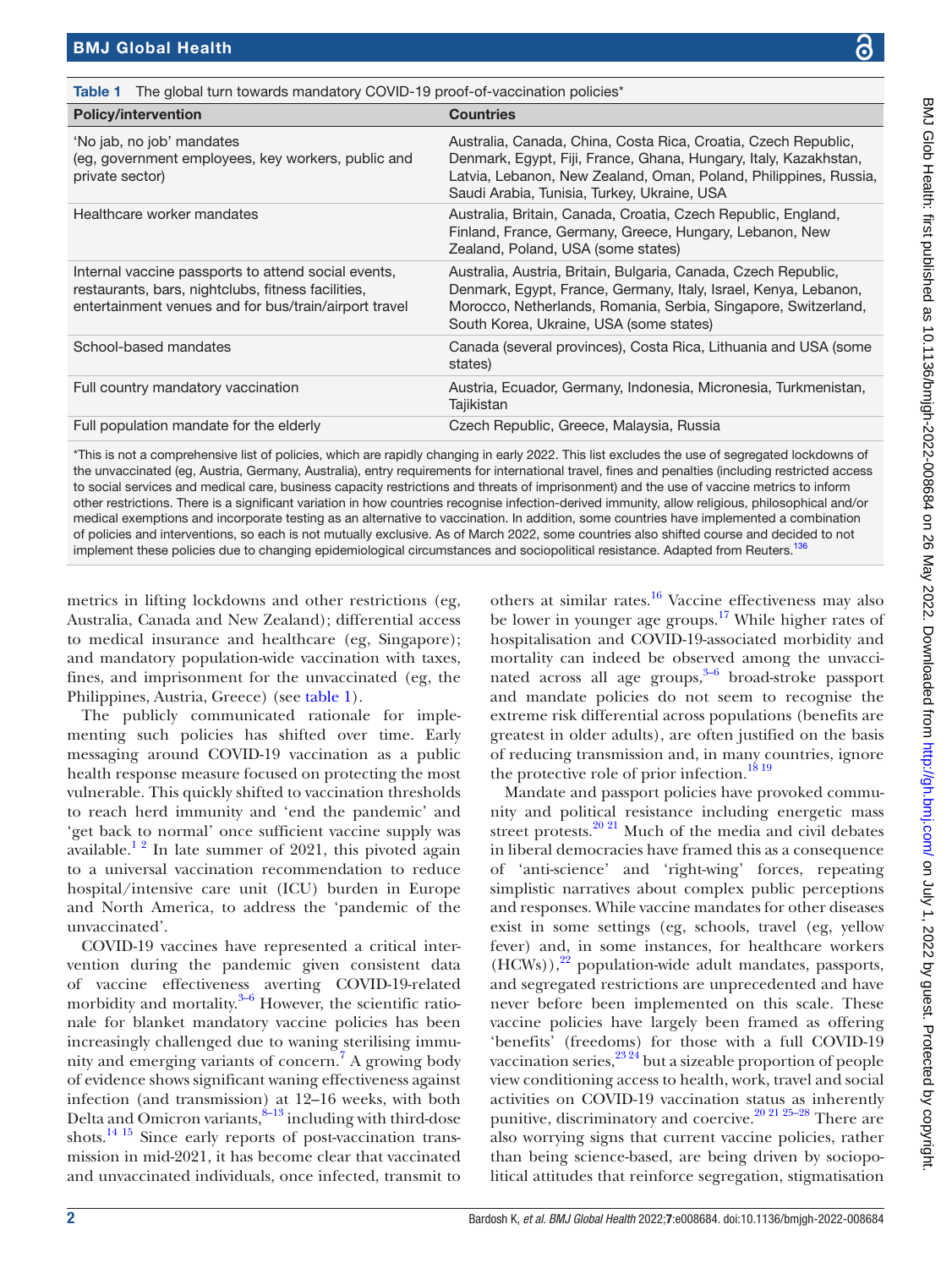## Potential Unintended Consequences of COVID-19 vaccine policies

| Behavioural                                                                                                                                   | Political and legal                                                                                                           | Socio-economics                                                                                                  | Integrity of science                                                                                             |
|-----------------------------------------------------------------------------------------------------------------------------------------------|-------------------------------------------------------------------------------------------------------------------------------|------------------------------------------------------------------------------------------------------------------|------------------------------------------------------------------------------------------------------------------|
| psychology                                                                                                                                    | effects                                                                                                                       |                                                                                                                  | and public health                                                                                                |
| • Reactance and<br>entrenchment<br>$\cdot$ Cognitive<br>dissonance<br>• Stigma and<br>scapegoating<br>•Conspiracy<br>theories and<br>distrust | • Erosion of civil<br>liberties<br>•Polarization and<br>the anti-vax<br>movement<br>• Disunity in global<br>health governance | •Disparity and<br>inequality<br>•Reduced health<br>system capacity<br>•Exclusion from<br>work and social<br>life | • Erosion of key<br>principles of<br>public health<br>ethics<br>• Erosion of trust in<br>regulatory<br>oversight |

<span id="page-2-0"></span>Figure 1 Conceptual framework. We consider a broad conceptual framework spanning core aspects of behavioral psychology, politics and the law, the socio-demographic drivers of health inequality and the integrity of science and public health.

and polarisation, further eroding the social contract in many countries. Evaluating the potential societal harms of COVID-19 pandemic restrictions is essential to ensuring that public health and pandemic policy is effective, proportionate, equitable and legally justified.<sup>29</sup> <sup>30</sup> The complexity of public responses to these new vaccine policies, implemented within the unique sociopolitical context of the pandemic, demands assessment.

In this paper, we reflect on current COVID-19 vaccine policies and outline a comprehensive set of hypotheses for why they may have far-reaching unintended consequences that prove to be both counterproductive and damaging to public health, especially within some sociodemographic groups. Our framework considers four domains: (1) behavioural psychology, (2) politics and law, (3) socioeconomics, and (4) the integrity of science and public health (see [figure](#page-2-0) 1). Our aim is not to provide a comprehensive overview or to fully recapitulate the broad ethical and legal arguments against (or for) COVID-19 vaccine mandates and passports. These have been comprehensively discussed by others.<sup>31-33</sup> A full review of the contribution of mandates and passports to COVID-19 morbidity and mortality reductions is not yet possible, although some existing studies on vaccine uptake are cited below. Rather, our aim is to add to these existing arguments by outlining an interdisciplinary social science framework for how researchers, policymakers, civil society groups and public health authorities can approach the issue of unintended social harm from these policies, including on public trust, vaccine confidence, political polarisation, human rights, inequities and social well-being. We believe this perspective is urgently needed to inform current and future pandemic policies. Mandatory population-wide vaccine policies have become a normative part of pandemic governance

and biosecurity response in many countries. We question whether this has come at the expense of local community and risk group adaptations based on deliberative democratic engagement and non-discriminatory, trust-based public health approaches.

#### WHAT CAN WE LEARN FROM THE BEHAVIOURAL SCIENCES? Reactance, entrenchment and vaccine uptake

Apart from mandatory vaccination of the elderly (planned in Czech Republic, Greece, Malaysia and Russia), most policies do not specify individuals at higher risk of severe COVID-19 outcomes–among whom COVID-19 vaccine uptake rates, and vaccine confidence, are very high. $3435$ 

Although studies suggest that current policies are likely to increase population-level vaccination rates to some degree, $36-39$  gains were largest in those under 30 years old (a very low-risk group) and in countries with below average uptake.<sup>36</sup> Moreover, insights from behavioural psychology suggest that these policies are likely to entrench distrust and provoke *reactance*—a motivation to counter an unreasonable threat to one's freedom. Literature reviewed by Drury *et al*, [40](#page-11-6) including a survey by Porat *et al*<sup>41</sup> in the UK and Israel, found that compulsory COVID-19 vaccination would likely increase levels of anger, especially in those who are already mistrustful of authorities, and do little to persuade the already reluctant. Two experiments in Germany and the USA found that a new COVID-19 vaccine mandate would likely energise anti-vaccination activism, reduce compliance with other public health measures, and decrease acceptance to future voluntary influenza or varicella (chickenpox) vaccines.<sup>[42 43](#page-11-8)</sup> A third experiment found that selective mandates increased reactance when herd immunity targets were not clearly explained<sup>[44](#page-11-9)</sup>—which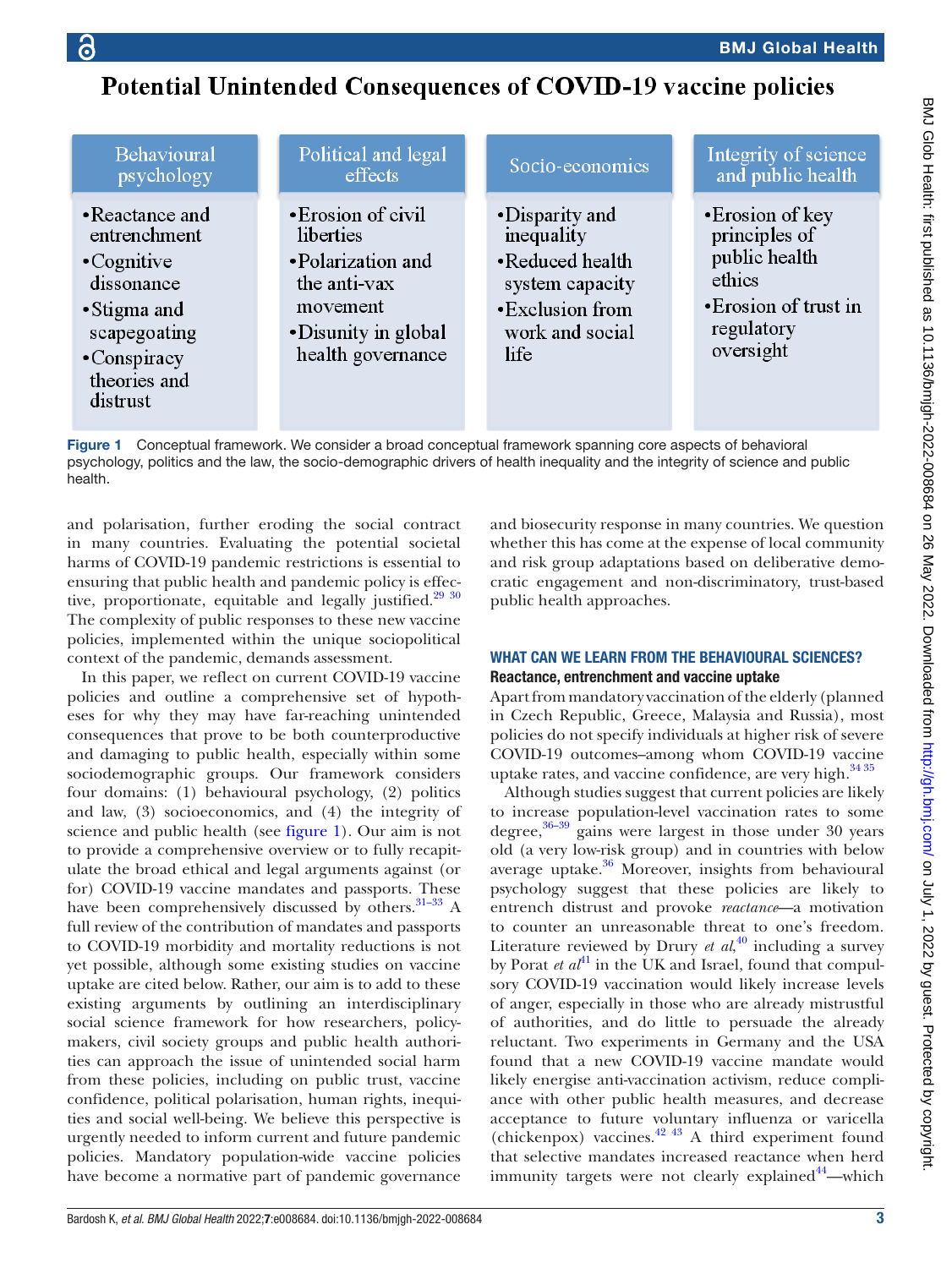most governments failed to communicate adequately and convincingly as they shifted their rationale from herd immunity to hospital/ICU admission metrics. De Figueiredo *et al*<sup>45</sup> found that vaccine passports in the UK would induce a net *decrease* in inclination to get vaccinated among those who had not received a full vaccination dose, while Bell *et al*<sup>[46](#page-11-11)</sup> found that UK HCWs who felt pressured to get vaccinated were more likely to have declined the COVID-19 vaccine. Jørgensen *et al*<sup>47</sup> found that the reintroduction of vaccine passports in late 2021 in Denmark increased distrust among the unvaccinated. Finally, recent evidence from France suggests that the *passe sanitaire* was associated with increased vaccination but that it did so to a lower extent among the most vulnerable, may have contributed to increased nocebo effects and did not reduce vaccine hesitancy itself; the authors concluded: "Mandatory vaccination for COVID-19 runs the risk of politicising vaccination further and reinforcing distrust of vaccines.["48](#page-11-13)

#### Cognitive dissonance

The public interpretation of these policies has occurred within the context of the rapidly changing pandemic. Oftentimes, public announcements and media coverage have oversimplified, struggled to communicate potential adverse events (including a potentially higher risk in the convalescent) $49$  and overstated vaccine efficacy on transmission. Significant public concerns about safety signals and pharmacovigilance have been furthered by the lack of full transparency in COVID-19 clinical trial data $50$   $51$ as well as shifting data on adverse effects, such as bloodclotting events,  $52$  myocarditis<sup>53</sup> and altered menstrual periods.[54](#page-11-18) These changes have been associated with changes to vaccination guidelines in terms of eligibility for different vaccines in some countries. Mandates, passports and segregated restrictions create an environment where reactance effects are enhanced because people with low vaccine confidence see contradictory information as validating their suspicions and concerns. The pressure to vaccinate and the consequences of refusal heighten people's scrutiny of information and demand for clarity and transparency. Current policies have likely facilitated various layers of *cognitive dissonance*—a psychological stress precipitated by the perception of contradictory information.

Citing the potential for backlash and resistance, in December 2020, the director of the WHO's immunisation department stated: "I don't think we envision any coun-tries creating a mandate for [COVID-19] vaccination."<sup>[55](#page-11-19)</sup> Many governments originally followed with similar public statements, only to shift positions, often suddenly, in mid or late 2021 during the Delta or Omicron surge, including in Austria (the first country to announce a full population-wide mandate).<sup>56 57</sup> Cognitive dissonance may have been compounded by the changing rationale provided for vaccine mandate policies, which originally focused on achieving herd immunity to stop viral transmission and included public messaging that vaccinated people could not get or spread COVID-19. Policies often lacked clear communication, justification and transparency, contributing to persistent ambiguities and public concerns about their rationale and proportionality.<sup>[58](#page-11-21)</sup> In late 2021, however, the re-introduction of onerous nonpharmaceutical interventions in countries with mandates and passports perpetuated cognitive dissonance, since governments had made promises that vaccination would ensure a 'return to normal' and many people (especially younger people) had vaccinated based on these announcements.<sup>[36 48](#page-11-5)</sup>

When mandate rules are perceived to lack a strong scientific basis, the likelihood for public scrutiny and long-term damage to trust in scientific institutions and regulatory bodies is much higher. A good example is the lack of recognition of infection-derived immunity in employer-based vaccine mandates and passports in North America, including most universities and colleges.<sup>[59](#page-11-22)</sup> Despite clear evidence that infection-derived immunity provides significant protection from severe disease on par with vaccination, $\frac{18}{31}$  prior infection status has consistently been underplayed. Many individuals with post-infection immunity have been suspended or fired from their jobs (or pushed to leave) or been unable to travel or participate in society<sup>31</sup>  $56-59$  while transmission continued among vaccinated individuals in the workplace. This inconsistency was widely covered in American conservative and libertarian-leaning media in ways that reinforced distrust not only about the scientific basis of vaccine policies but also the entire public health establishment, including the US Centers for Disease Control and Prevention (CDC).

#### Stigma as a public health strategy

Since 2021, public and political discourse has normalised stigma against people who remain unvaccinated, often woven into the tone and framing of media articles. $60$ Political leaders singled out the unvaccinated, blaming them for: the continuation of the pandemic; stress on hospital capacity; the emergence of new variants; driving transmission to vaccinated individuals; and the necessity of ongoing lockdowns, masks, school closures and other restrictive measures (see [table](#page-4-0) 2). Political rhetoric descended into moralising, scapegoating, and blaming using pejorative terms and actively promoting stigma and discrimination as tools to increase vaccination. This became socially acceptable among pro-vaccine groups, the media and the public at large, who viewed full vaccination as a moral obligation and part of the social contract.<sup>[61](#page-11-24)</sup> The effect, however, has been to further polarise society—physically and psychologically—with limited discussion of specific strategies to increase uptake especially in communities where there would be disproportionately larger individual and societal benefits. There is rarely a discussion of *who* and *why* people remain unvaccinated. Vaccine policy appears to have driven social attitudes towards an us/them dynamic rather than adaptive strategies for different communities and risk groups.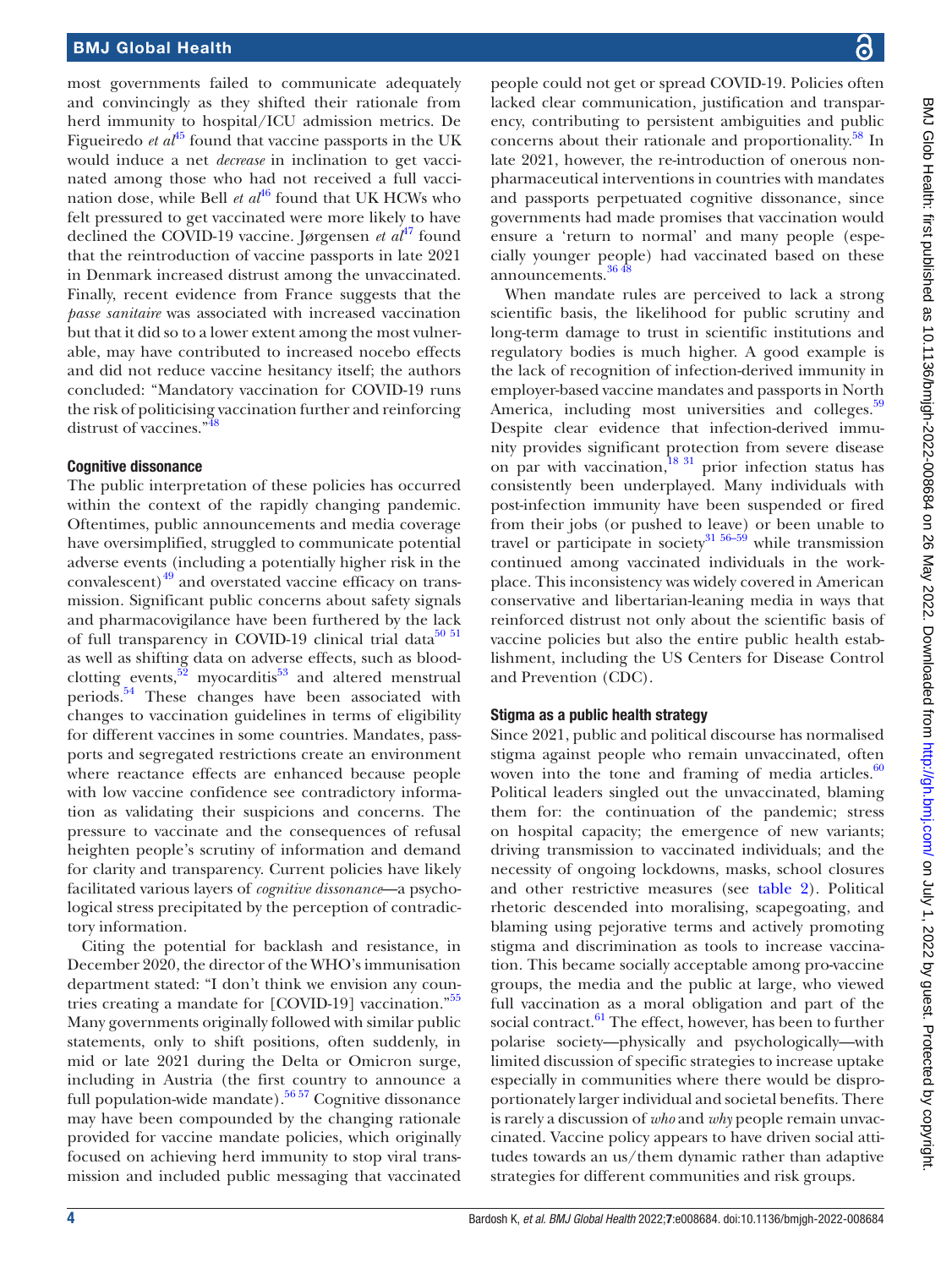<span id="page-4-0"></span>

| <b>Table 2</b> Political rhetoric regarding the unvaccinated                   |                                                                                                                                                                                                                                                                                                                                                                                                                                                                                                                                                                                                |  |  |
|--------------------------------------------------------------------------------|------------------------------------------------------------------------------------------------------------------------------------------------------------------------------------------------------------------------------------------------------------------------------------------------------------------------------------------------------------------------------------------------------------------------------------------------------------------------------------------------------------------------------------------------------------------------------------------------|--|--|
| <b>Country leader</b>                                                          | <b>Statement</b>                                                                                                                                                                                                                                                                                                                                                                                                                                                                                                                                                                               |  |  |
| Emmanuel Macron,<br>PM of France                                               | "[It is] only a very small minority who are resisting. How do we reduce that minority? We reduce it<br>by pissing them off even moreWhen my freedoms threaten those of others, I become someone<br>irresponsible. Someone irresponsible is not a citizen."117                                                                                                                                                                                                                                                                                                                                  |  |  |
| Justin Trudeau, PM<br>of Canada                                                | "When people are seeing cancer treatments and elective surgeries put off because beds are filled with<br>people who chose not to get vaccinated, they're frustratedWhen people see that we are in lockdowns<br>or serious public health restrictions right now because of the risk posed to all of us by unvaccinated<br>people, people get angry."<br>"They are extremists who don't believe in science, they're often misogynists, also often racists It's a<br>small group that muscles in, and we have to make a choice, as a leader and as a country: Do we tolerate<br>these people?"137 |  |  |
| Joe Biden,<br>President of the<br><b>USA</b>                                   | "This is a pandemic of the unvaccinated. And it's caused by the fact that despite America having an<br>unprecedented and successful vaccination program, despite the fact that for almost five months free<br>vaccines have been available in 80 000 different locations, we still have nearly 80 million Americans who<br>have failed to get the shot." <sup>138</sup><br>"For the unvaccinated, you're looking at a winter of severe illness and death for yourselves, your<br>families, and the hospitals you may soon overwhelm." <sup>139</sup>                                           |  |  |
| Naftali Bennett, PM<br>of Israel                                               | "Dear citizens, those who refuse vaccines are endangering their health, those around them and the<br>freedom of every Israeli citizen. They are endangering our freedom to work, the freedom of our children<br>to learn and the freedom to hold celebrations with the family. Those who refuse vaccines hurt us all<br>because if all of us were vaccinated, we would all be able to maintain daily life. But if one million Israelis<br>continue to not get vaccinated, this will oblige the eight million others to shut themselves in their<br>homes."140                                  |  |  |
| Michael Gunner,<br><b>Northern Territories</b><br>Chief Minister,<br>Australia | "If you are anti-mandate, you are absolutely anti-vax, I don't care what your personal vaccination status<br>is. If you support, champion, give a green light, give comfort to [or] support anybody who argues against<br>the vaccine, you are an anti-vaxxer, absolutely. Your personal vaccination status is not relevant. If you<br>campaign against the mandateIf you say 'pro-persuasion', stuff it, shove it. You are anti-vax."141                                                                                                                                                      |  |  |
| Jacinda Ardern, PM<br>of New Zealand,                                          | "If you are still unvaccinated, not only will you be more at risk of catching COVID-19, but many of the<br>freedoms others enjoy will be out of reach we have managed very high vaccination rates, generally,<br>without the use of certificates but what has become clear to me is that they are not only a tool to drive<br>up vaccines; they are a tool for confidence. People who are vaccinated will want to know that they are<br>around other vaccinated peopleit is a tool for business." <sup>142</sup>                                                                               |  |  |
| Tony Blair, former<br>UK PM                                                    | "We need to target the unvaccinated. Frankly if you are unvaccinated at the moment and you're eligible<br>and have no health reason for being unvaccinated, you're not only irresponsible but you're an idiot. I am<br>sorry but truthfully you are. With this Omicron variantyou will get it and this will put a lot of strain on<br>the health service." <sup>143</sup>                                                                                                                                                                                                                      |  |  |
| Rodrigo Duterte,<br>President of the<br>Philippines                            | "I'm now giving orders to village leaders to look for those persons who are not vaccinated and request<br>them to stay put [in their house]If they refuse to vaccinate, or continue to leave their home, the village<br>leaders are empowered to arrest them" <sup>144</sup>                                                                                                                                                                                                                                                                                                                   |  |  |
| PM, Prime Minister.                                                            |                                                                                                                                                                                                                                                                                                                                                                                                                                                                                                                                                                                                |  |  |

Leveraging stigma as a public health strategy, regardless of whether or not individuals are opposed to vaccines, is likely to be ineffective at promoting vaccine uptake. $62$  Unvaccinated or partially vaccinated individuals often have concerns that are based in some form of evidence (eg, prior COVID-19 infection, data on age-based risk, historical/current trust issues with public health and governments, including structural racism), personal experiences (eg, direct or indirect experience of adverse drug reactions or iatrogenic injuries, unrelated trauma, issues with access to care to address adverse events, etc) and concerns about the democratic process (eg, belief that governments have abused their power by invoking a constant state of emergency, eschewing public consultation and over-relying

on pharmaceutical company-produced data) that may prevent or delay vaccination. $45\frac{4663-66}{100}\ln{\frac{1}{2}}$  Inflammatory rhetoric runs against the pre-pandemic societal consensus that health behaviours (including those linked to known risk factors for severe COVID-19, for example, smoking and obesity) do not impact the way medical, cultural or legal institutions treat individuals seeking care. Some governments discussed or imposed medical insurance fines or premiums on the unvaccinated, while hospital administrators considered using vaccination status as a triage protocol criterion. The American Medical Association released a statement decrying the refusal to treat unvaccinated patients $^{67}$  but this has not prevented the ongoing narrative of shaming and scapegoating people choosing not to get vaccinated.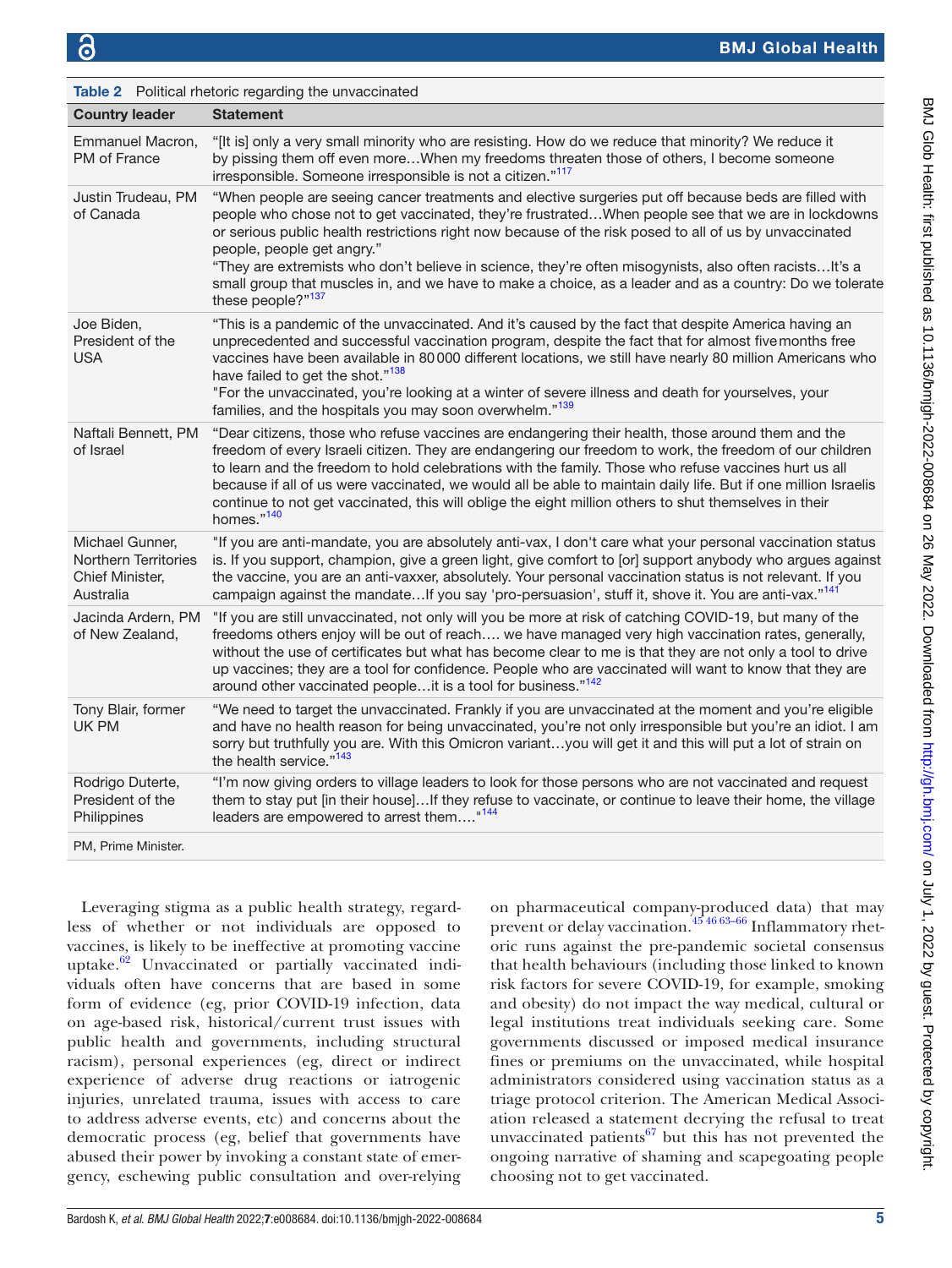#### Trust, power and conspiracy theories

Trust is one of the most important predictors of vaccine acceptance globally $\frac{68}{69}$  including confidence in COVID-19 vaccines. $^{63}$  70 <sup>71</sup> Data show that being transparent about negative vaccine information increases trust and Petersen  $e^{t} a l^{72}$  $e^{t} a l^{72}$  $e^{t} a l^{72}$  found that when health authorities are not transparent, it can increase receptivity to alternate explanations.

COVID-19 vaccine policies have the potential to erode vaccine confidence, trust and the social contract in the particular context of the pandemic, which has exacerbated social anxieties, frustrations, anger and uncertainty. By the time COVID-19 vaccine mandates were introduced, many communities had struggled under lockdowns and other severe public health restrictions, undergone a succession of pandemic waves with changing rules that stretched public confidence in government, had their economic security and livelihoods negatively impacted and been exposed to a media-induced culture of fear perpetuated by an abundance of conflicting and confusing information. All of this occurred within the broader global trend of increasing inequities between North and South, rich and poor, as well as the erosion of trust in institutions and experts.

It is likely that many of the alternative explanations of the pandemic, often called conspiracy theories, were further entrenched when vaccine policies were forcefully implemented in 2021, creating a strong confirmation bias that governments and corporate powers were acting in an authoritarian manner. Those who resist vaccine mandates and passports are more likely to have low trust in government and scientific institutions,  $25-28$  63 64 and these beliefs and distrust have likely grown due to the propensity of policies to justify social segregation, creating new forms of activism. Furthermore, multiple social perceptions and logics about science, technology and corporate and government power have been grafted onto the public discussion about COVID-19 vaccines, specifically related to authoritarian biosurveillance capabilities.<sup>[73](#page-12-1)</sup> These include concerns about the adoption of implantable tracking devices (including microchips), digital IDs, the rise of social credit systems and the censorship of online information by technology companies and state security agencies. The COVID-19 pandemic happens to coincide with far-reaching technological advances that do provide the capability for new forms of mass state surveillance.<sup>[74 75](#page-12-2)</sup> For example, emerging biocompatible intradermal devices can be used to hold vaccine records, $76$  while multifunction implantable microchips (that can regulate building access and financial payments, much like cellphones) are now available on the market.<sup>77</sup> Aspects of vaccine passport policies (dependent on QR codes) combined with these innovations—as well as censorship by social media companies of vaccine clinical trial and safety issues from reputable sources like the  $BMI^{78}$ —have likely reinforced and exacerbated suspicion and distrust about the impartiality of public health guidance and vaccines.<sup>[79](#page-12-6)</sup> It is highly likely

that reactance effects generated by current vaccine policies have increased the view that public health is influenced by powerful sociopolitical forces acting in the private interest, which may damage future social trust in pandemic response.

#### THE POLITICAL AND LEGAL EFFECTS OF VACCINE MANDATES, PASSPORTS AND RESTRICTIONS The erosion of civil liberties

The COVID-19 vaccine policies that we have outlined represent a broad interference with the rights of unvaccinated people. While some governments introduced mandates and passports through the democratic process (eg, Switzerland, Austria, France), many policies were imposed as *regulations*, *decrees, orders* or *directions* under states of emergency and implemented in ways that allowed ad hoc juridical decisions and irregular and overpermissive private sector rules, with limited accounta-bility or legal recourse to address rights violations.<sup>[58](#page-11-21)</sup>

Vaccine passports risk enshrining discrimination based on *perceived* health status into law, undermining many rights of healthy individuals: indeed, unvaccinated but previously infected people may generally be at *less* risk of infection (and severe outcomes) than doubly vaccinated but infection-naïve individuals.<sup>80</sup> A weekly negative SARS-CoV-2 test is often seen as a compromise in lieu of full vaccination status, but this places additional burdens (including financial) on the unvaccinated while also risking reputational damage. Employer-imposed mandates that do not provide reasonable accommodation (eg, testing, relocation or reassignment of duties) or that require people to be vaccinated following prior infection even where employees can work remotely, arguably constitute a disproportionate imposition of a health intervention without workplace-related justification.<sup>[81](#page-12-8)</sup> Many countries have also tightened the ability to seek religious, medical or philosophical exemptions, open to unclear decision-making and political interference.<sup>[82](#page-12-9)</sup> Perhaps the most high-profile case to date involves the deportation of the top-ranked men's tennis player, Novak Djokovic, at the Australian Open 2022, despite having been granted a medical exemption on the basis of docu-mented prior infection.<sup>[83](#page-12-10)</sup> While media outlets were quick at hinting about problems in his official submission, the Minister of Immigration accepted that he had a valid test result and that he posed only a 'very low' risk to the health of Australians.[84](#page-12-11) Yet, the court ruled that it was reasonable for the Minister to conclude that Mr Djokovic's presence could 'foster anti-vaccination sentiment' and thus have a negative impact on vaccination and boosters.<sup>[84](#page-12-11)</sup> It endorsed Mr Djokovic characterisation as a threat to Australian 'civil order and public health'.<sup>83 84</sup> The case underlines concerns of vaccine mandates and passports as a tool for disproportionate policy that circumvents normative civil liberties and process.

There are also significant privacy issues with passports, which involve sharing medical information with strangers.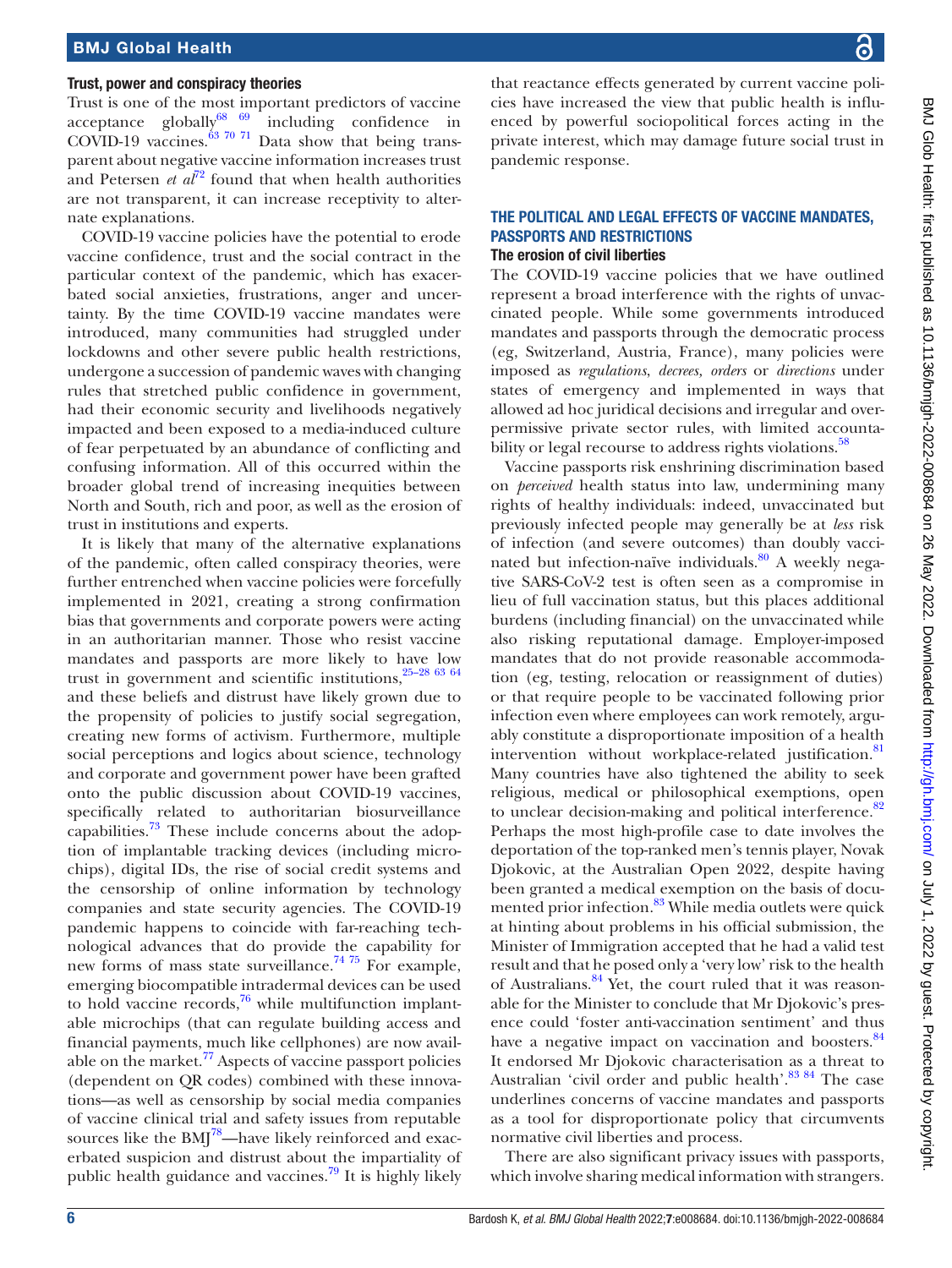Having set these population-wide passport precedents, it is conceivable that they could be expanded in the near future to include other personal health data including genetic tests and mental health records, which would create additional rights violations and discrimination based on biological status for employers, law enforcement, insurance companies, governments and tech companies. COVID-19 vaccine passports have normalised the use of QR codes as a regulated entry requirement into social life; in France and Israel, double-vaccinated citizens lost their 'status' when passports required a booster dose in  $2021/2022$ .<sup>85 86</sup> Technology companies interested in biosurveillance using artificial intelligence and facial recognition technology have obtained large contracts to implement vaccine passports and now have a financial interest in maintaining and expanding them. $87$ 

#### Political polarisation

COVID-19 vaccine policies have generated intense political debate, mass street protests and energised new populist movements with varied political views.<sup>202125-2856</sup> Studies show that while many support these policies, others view them as inherently coercive, discriminatory, disproportionate and counter to liberal values of bodily autonomy, freedom of choice and informed consent.[25–28](#page-11-30) It is clear that current policies are divisive and unpopular with many, even vaccinated people, and that they have become a source for collective rage and anger, notably for those who have been fired from their jobs or isolated and barred from social life.

COVID-19 vaccine policies may influence upcoming elections. For instance, right-wing and populist parties in Germany (the Alternative for Germany), Canada (People's Party) and Austria (Freedom Party) have come out strongly against medical segregation. After implementing the world's first population-wide mandatory vaccine policy in February 2022, Austria suspended it 6 days before police would impose fines (max  $\in 3600$ ), partially due to legal concerns, mass street protests and the fact that the rate of vaccination had not significantly improved  $(20\%$  of adults remain unvaccinated).<sup>56 88</sup> In 2022, the US Supreme Court struck down the Biden administration's federal vaccine mandate as unconstitutional, $89$  just as it came into effect for 80 million workers (although upholding the mandate for HCWs); republicans had long criticised the mandates. $90\frac{9}{1}$  In Martinique and Guadalupe, vaccine passports have led to months of political unrest and violent protests that threaten the stability of the French government.<sup>48</sup> Pottinger<sup>92</sup> argued that mandates and passports could trigger insurrection and civil war in South Africa.

Just as the smallpox vaccination mandates in 1850s Britain created the first 'anti-vax' movement, $93$  the backlash against COVID-19 policies is energising a global network connected by modern communication technology against these measures. These backlashes may contribute to increased distrust of other vaccines and foster new forms of radicalisation and protest. While

mainstream news outlets have voiced concern about the rising 'anti-vaccination fervour' among the far-right, and potential for violence, $94$  centre and left politicians have also used this rhetoric for their own agenda. In Canada, Prime Minister Trudeau used majority support for mandatory vaccination and passports to divide the conservative opposition in the 2021 federal election. The end to exemptions for unvaccinated truckers crossing the US–Canadian border precipitated the trucker 'freedom convoy' protests in early 2022 in Canada, which led to weeks of protesters occupying streets outside parliament. The protest ended with the unprecedented invoking of the Emergencies Act, equivalent to martial law, which was heavily criticised by civil liberty organisations and included the freezing of protester bank accounts. $\frac{95\,96}{9}$  In the USA, California and New York (Democrat-controlled states) have implemented COVID-19 vaccine passports for children while Florida, Georgia and Texas (Republicancontrolled) are introducing legislation to remove childhood school vaccine mandates in general. Some medical freedom and anti-vaccination groups have made increasingly false and inflammatory claims, and business owners and employees requiring QR codes for entry have been targeted for abuse, in some cases. In turn, pro-vaccine advocates have equated anti-mandate social groups as 'anti-vaxxers' and even domestic terrorists, calling for government agencies and social media companies to strengthen censorship laws. Echo chambers have skewed the reasonableness of risk assessment of some promandate individuals, who now fear that unvaccinated people are 'unsafe'—physically but also culturally despite the scientific evidence. Political polarisation and radicalisation—both anti-mandate and pro-mandate will increase if punitive vaccine policies continue.

#### Disunity in global health governance

Current vaccine policies risk furthering disunity in global health governance. Despite the WHO stating in early 2022 that boosters would prolong the pandemic by contributing to vaccine hoarding and low supply,  $97$ universities (including some global health departments) in wealthy countries have mandated boosters for low-risk healthy students and faculty, $59$  when vaccination rates remained low in many low/middle-income countries (LMICs)[.98](#page-12-21) Efforts to pressure pharmaceutical companies (who developed vaccines with the support of publicly funded research money) to remove patent protections have proven unsuccessful.<sup>[99 100](#page-12-22)</sup> Pharmaceutical companies have ensured that the costs of adverse effects are borne by governments $101$ ; in turn, the world's tens of millions of migrants and asylum-seekers may be denied COVID-19 vaccines because of legal liability issues. $102$ Simultaneously, some scientists are calling the unvaccinated (as a homogeneous group) the source of future variants ('variant factories') fuelling inflammatory rhet- $\text{oric}^{103}$  $\text{oric}^{103}$  $\text{oric}^{103}$  that may have contributed to the heavily criticised reaction to close international borders to southern Africa during the spread of Omicron in late 2021. International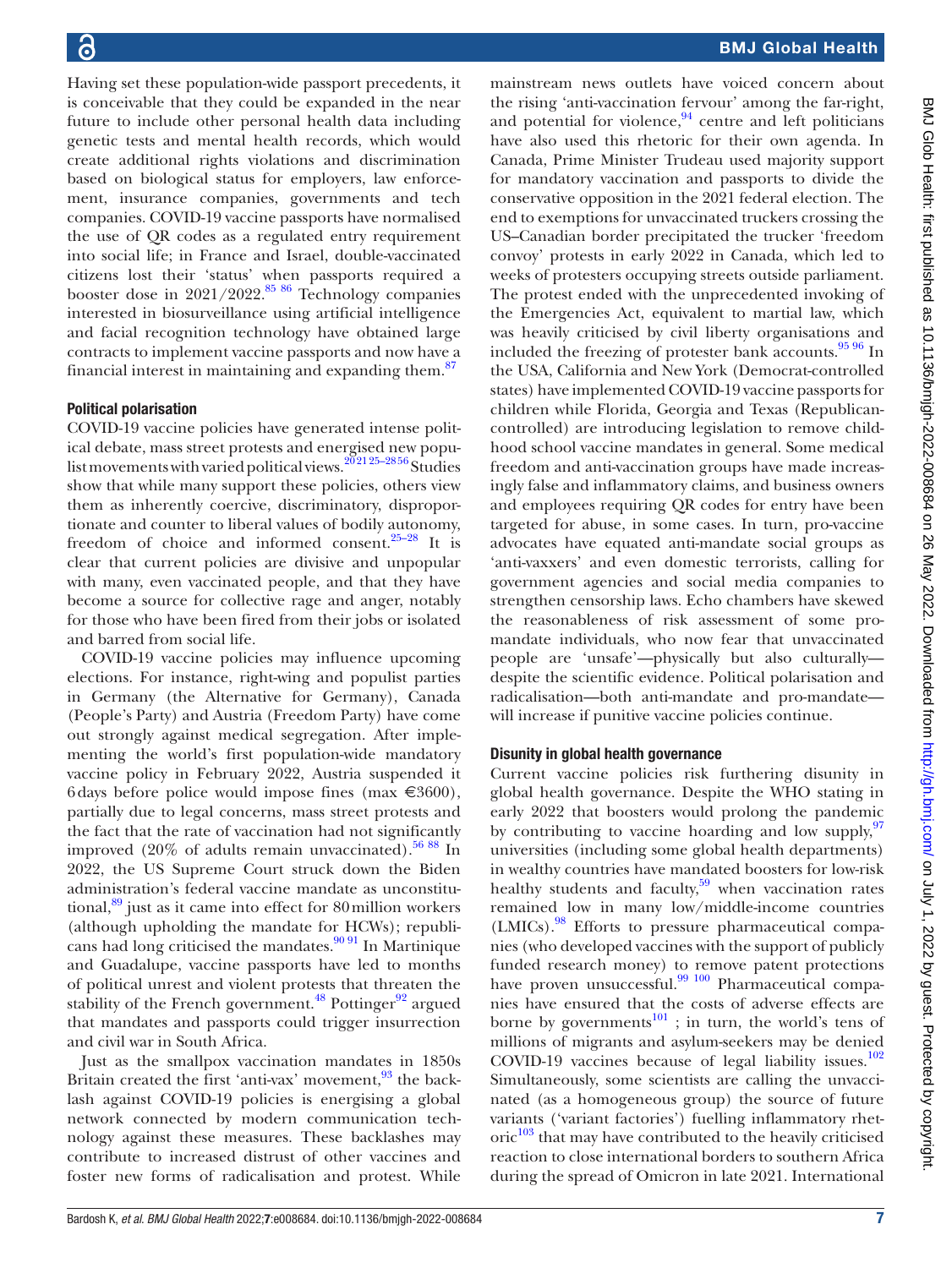travellers, especially from the global south, have been barred from travelling to high-income countries based on the type of received vaccine.

The rollout of vaccine passports and mandates is financially costly and diverts resources and focus away from other interventions. In Canada, \$1 billion was pledged by the Trudeau government for vaccine passports<sup>104</sup> and in New York State, the Excelsior Pass App-system developed by IBM will cost more than  $27$  million.<sup>87</sup> Importantly, focus on 'the unvaccinated' as the cause of health system collapse diverts public attention away from global equity failures and deep structural challenges facing public health capacity in many countries. It absolves governments of attending to other strategies for opening schools and keeping public spaces safe, including improved ventilation and paid sick leave. The indiscriminate global adoption of current COVID-19 vaccine policies may also compromise national sovereignty by skewing health priorities in LMICs, taking budgets away from other important health priorities and disregarding public opinion—a new form of vaccine colonialism. Perhaps more significantly, it is possible that vaccination metrics become tied to international financial agreements and development loans and that pharmaceutical and technology companies influence the global adoption of passport systems and mandate policies for the current but also future pandemics.

## SOCIOECONOMIC IMPACTS

#### Increasing disparity and inequality

Historically, marginalised groups—those facing economic challenges and racial and minority groups tend to have less confidence in vaccination programmes and are more likely to be distrustful.<sup>63-66 68-71</sup> This raises the possibility that current vaccine policies may fuel existing inequity.<sup>[105](#page-12-27)</sup> A rapid policy briefing by the Nuffield Council on Bioethics<sup>106</sup> emphasised that immunity passports could 'create coercive and stigmatising work environments' and are 'more likely to compound than redress…structural disadvantages and…social stigmati-sation'.<sup>[106](#page-12-28)</sup> It is highly likely that mandates and passports have been implemented in ways that discriminate against disadvantaged groups including immigrants, the homeless, isolated elderly people, those with mental illness, specific cultural and religious groups, those in precarious living circumstances, and people with certain political views and values. Moreover, communities who have historically been subject to state surveillance, segregation, structural racism, trauma or violence may be more likely to resist medical mandates. In Israel, reports suggest that Bedouin and Palestinian communities in the Occupied Palestinian Territory have faced major barriers to vaccine access, with more distrust of vaccination and bureaucratic barriers to accessing and using green passes even when vaccinated.<sup>[58](#page-11-21)</sup> Similar challenges have been raised among Europe's Roma and in black communities in the UK and USA[.45 66 107](#page-11-10) Altogether, rather than enhancing human

agency and strengthening communities and social cohesion, many current vaccine policies—including monthly fines for non-compliance (eg, Greece and Austria)—may work to disempower individuals and contribute to longterm psychosocial stress and disharmony.

#### Reduced health system capacity

The pandemic has created immense strain on health systems, contributing to disruptions in global immunisa-tion programmes<sup>[108](#page-12-29)</sup> and burnout in healthcare and social care workers that risk worsening clinical outcomes for all patients. These trends may be exaggerated by the current policy push towards mandatory COVID-19 vaccination of healthcare/social care workers and firing of unvaccinated staff. The ethical arguments against these policies have been outlined by others.<sup>31</sup> 33 109

Despite these considerations, many countries may lose frontline staff due to mandates. By December 2021, despite the forthcoming imposition of a (later rescinded) vaccine mandate for patient-facing National Health Service (NHS) workers, 8% of medical practitioners in the UK (73000 people) remained unvaccinated. $110$  In late 2021, Quebec (Canada) dropped its proposed mandate for HCWs, citing the devastating labour shortage it would cause in hospital systems (3% of staff, or 14 000, were unvaccinated).<sup>111</sup> Both cases created immense stress on already overburdened health staff and administrators, and were decried for their lack of clarity and clumpy policy process.<sup>112</sup>

#### Exclusion from work and social life

COVID-19 vaccination policies that disproportionately restrict people's access to work, education, public transport and social life can be considered a violation of constitutional and human rights.<sup>113</sup> The economic effects of restricting access to work may also have indirect implications for dependents of the unvaccinated. A survey in October 2021 in the USA found that 37% of unvaccinated participants (5% of participants overall) would leave their job if their employer required them to get a vaccine or get tested weekly; this rose to 70% of unvaccinated participants (9% of all participants) if weekly testing was not an option.<sup>114</sup> Economic deprivation and parental stress resulting from restricted access to work and exclusion from social life may have long-term psychological and livelihood consequences on individuals, families and especially children.<sup>30</sup> Commentators have also highlighted the potential impact of mandates in creating supply chain bottlenecks in certain commodities and with cross-border trade and argued that changing vaccine rules and regulations threaten to negatively impact overall economic recovery in some sectors of the economy including tourism.<sup>[115](#page-12-35)</sup>

#### THE INTEGRITY OF SCIENCE AND PUBLIC HEALTH

#### Erosion of key principles of public health ethics and law

Current vaccine policies may erode core principles of public health ethics. As some of those supporting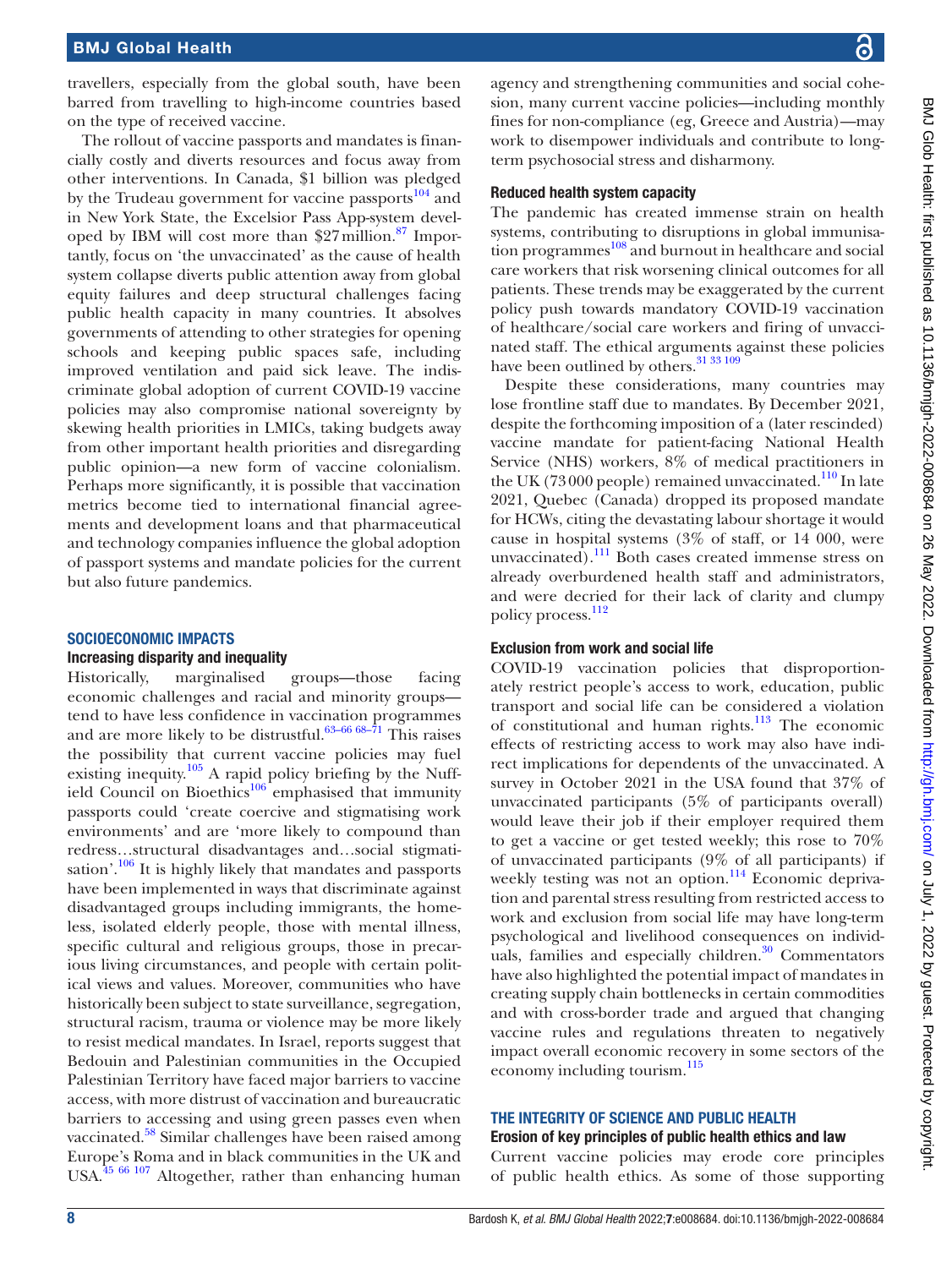mandates recognise, $\frac{113 \times 116}{116}$  and contrary to the media portrayal that 'the unvaccinated are entirely free to decline', many COVID-19 vaccine policies clearly limit choice and the normal operation of informed consent. This has placed medical professionals in an awkward position, blurring the lines between voluntary and involuntary vaccination. It is clear that many who are vaccinated did so because of the serious consequences of refusal, such as loss of employment and livelihood or access to social events and travel. We should pause to consider the extent to which current policies, and how they are implemented in clinical settings, sets a precedent for the erosion of informed consent into the future and impact the attitude of the medical profession to those who are reticent to undergo a specific medical procedure.

According to public health ethics, the principle of proportionality requires that the benefits of a public health intervention must be expected to *outweigh* the liberty restrictions and associated burdens. $32$  It would violate the proportionality principle to impose significant liberty restrictions (and/or harms) in exchange for trivial public health benefits, particularly when other options are available. Evidence shows that the efficacy of current COVID-19 vaccines on reducing transmission is limited and temporary, $7-16$  likely lower in younger age groups targeted for vaccine mandates and passports $36$  and that prior infection provides, roughly speaking, comparable benefit.[18 31 80](#page-10-7) The effectiveness of vaccine mandates in reducing transmission is likely to be smaller than many might have expected or have hoped for, and decrease over time. These issues have been widely discussed in the public arena, raising the idea that many current vaccine policies are no longer being guided by the best science but are rather being used to punish individuals who remain unvaccinated and to shape public opinion and compliance. Some governments have publicly admitted this much; in the words of French President Emmanuel Macron, the aim is to 'piss off [the unvaccinated] …to the end. This is the strategy.['117](#page-12-0) Mandating a third dose for young boys to attend college or university in America has been widely discussed in the US media despite the lack of evidence for substantial clinical benefit, $59118$  and with evidence of small but still significant risk of myocarditis that compounds with each dose.<sup>119-121</sup> Scandinavian countries have taken a precautionary and voluntary approach in their recommendations to the vaccination of children, with Swedish authorities stating that '[because of] a low risk for serious disease for kids, we don't see any clear benefit with vaccinating them'. $122$  This furthers the perception that current COVID-19 school vaccine mandates (eg, in California) are disproportionate, especially as safety studies in young children remain relatively sparse. $^{123}$ 

Proportionality is also a key condition from a constitutional and human rights perspective.<sup>113 124 125</sup> The formal requirements of legal proportionality tests, which differ slightly depending on jurisdiction and context, generally reflect a balancing similar to the one in public health

ethics. In part because of legally required restraint when it comes to assessing the reasonableness of complex policy interventions, several courts, human rights tribunals and committees, and labour arbitrators have upheld mandates as proportionate or made statements as to their legitimacy. $113$  This appears to have led to a broad presumption that mandates are legally unproblematic. But a common requirement of legal proportionality is that no other, less rights-restricting measures are available that can reasonably achieve the key public health goal. Accommodation of the workplace, or alternatives to vaccination such as testing, should be and have often been identified by courts, tribunals and arbitrators, as being a core element of the legality of mandates. [81 113 124 126](#page-12-8) Mandates imposing unconditional vaccination, those ignoring the role of prior infection, and those ignoring a shifting risk/benefit balance depending on specific populations, should be considered suspect from a legal proportionality perspective.

When members of the public perceive mandates to be ethically and legally problematic and in violation of established norms of informed consent and proportionality, this will erode trust in public health and scientific institutions and even courts that endorsed or actively promoted such policies. This presents a challenging paradox for experts and authorities: will pro-mandate scientists and organisations come to acknowledge that mandates and passports were disproportionate policy responses? One key aspect of building trust in science and public health involves the open acknowledgement of when experts are wrong and when policies were misguided; however, it appears that many officials have doubled down in their narratives. This may undermine key ethical and legal criteria for policy and have damaging effects on the integrity of public health itself.

#### Erosion of trust in regulatory oversight

COVID-19 vaccines were developed in record time to meet an urgent public health need and have been accepted by billions of people, preventing deaths, severe hospitalisation and long-term sequelae from SARS- $CoV-2.<sup>3-6</sup> COVID-19$  vaccines have also generated at least \$100billion profit for pharmaceutical companies, especially Pfizer.<sup>127</sup> Has the acceptance of mandates and passports—and the rhetoric around 'anti-vaxxers'—contributed to a cultural shift in norms of scientific and corporate transparency and accountability?

Governments have refused to disclose the details of contracts with manufacturers, including for additional doses or 'next-generation' vaccines.<sup>[99](#page-12-22)</sup> Vaccines are typically not approved until 2years of follow-up data are gath-ered,<sup>[2](#page-10-9)</sup> but given the urgency of the COVID-19 pandemic and international harmonisation of new agile regulations, the novel mRNA COVID-19 vaccines were placed into emergency use in Europe and North America in late  $2020$ .<sup>128</sup> There is concern that, in the fog of crisis, vaccine policy is being driven by vaccine manufacturers rather than independent scientific and regulatory review. For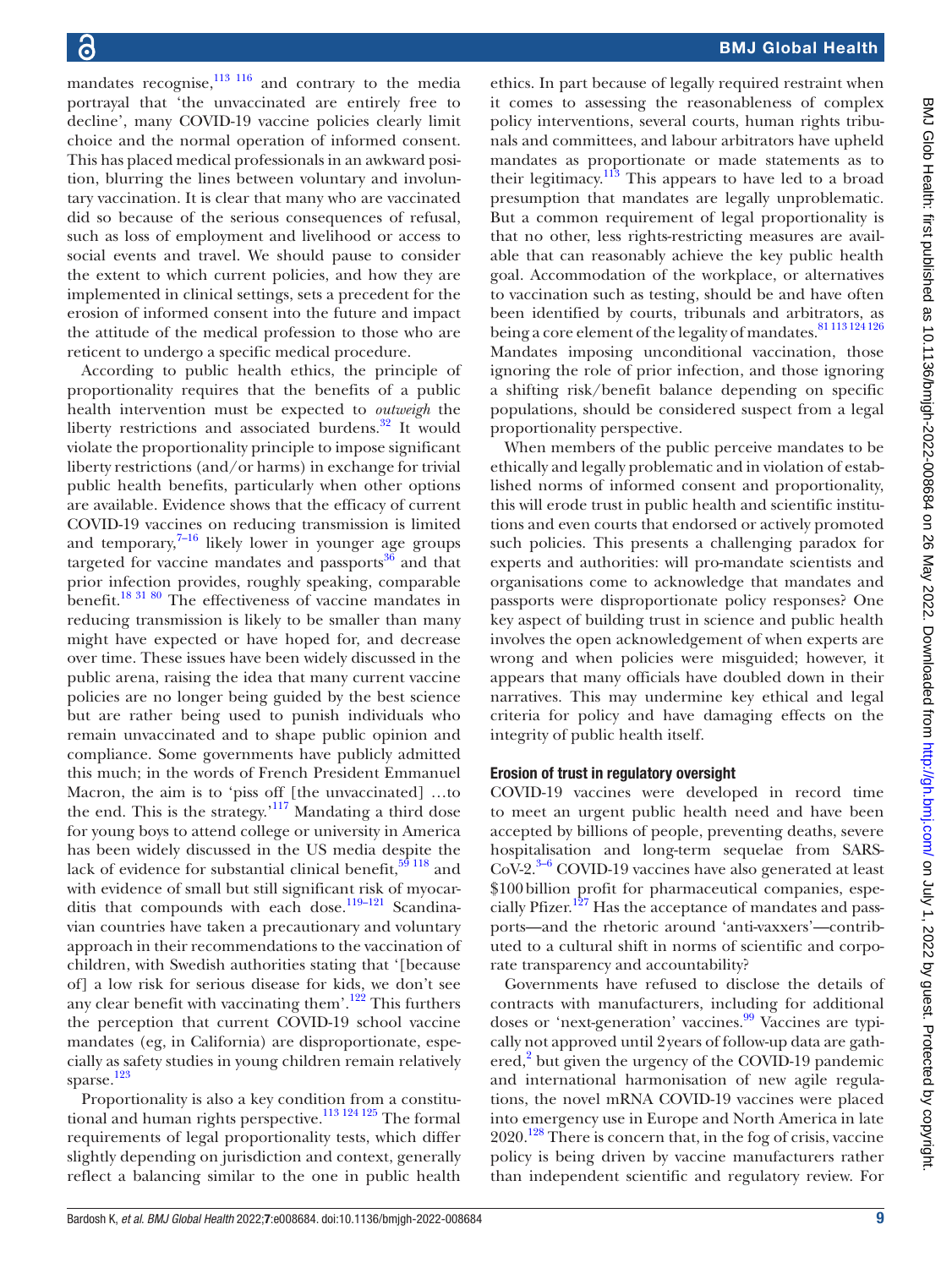example, in April 2021, Moderna informed their investors that they were expecting a robust 'variant booster market' as a source of profits. Similarly, Pfizer CEO Albert Bourla suggested that a fourth dose of vaccine would be necessary, without any clinical trial data or independent evaluation that the benefits of subsequent doses outweigh any risks, nor consideration of the changing clinical dynamics with the Omicron variant. $^{118}$  This only adds to distrust over decision-making around vaccine use and ensuing mandates. The public is aware of the history of corporate pharmaceutical malfeasance and criminal and civil settlements in the billions of dollars, including with Pfizer, in part resulting from marketing practices and misrepresentation of safety and efficacy of medicines.<sup>[50 51 129](#page-11-15)</sup>

The nature of mandates, passports and restrictions has increased public demands for scientific accountability and transparency—shown to be fundamental to building long-term confidence in vaccination. $130$  This has increased the need to diligently track all safety signals for adverse effects in specific demographics $131$  and explore trends in overall population mortality and potential non-specific effects.[132](#page-13-14) However, the original clinical trial data remain unavailable for independent scientific scrutiny<sup>[50 51](#page-11-15)</sup>; a whistleblower raised important concerns about data integrity and regulatory oversight practices at a contract company helping with Pfizer's clinical trials in the USA.[133](#page-13-15) After a Freedom of Information Act (FOIA) request by a civil society group (see: [https://phmpt.org\)](https://phmpt.org), the US Food and Drug Administration (FDA) requested (ultimately denied by a federal judge) 75 years to fully release internal documents and communications related to the regulatory process between FDA and Pfizer. In September 2021, an FDA advisory committee voted 16–2 against boosting healthy young adults in the USA but was over-ridden by the White House and CDC, leading to the resignation of two top FDA vaccine experts.<sup>118</sup> Such efforts have only increased the perception that regulatory agencies are 'captured' by industry and would conveniently ignore a higher than usual adverse effect ratio to control the pandemic. Concerns have been raised about the lack of due process in vaccine injury compensation claims for the COVID-19 vaccines, $\frac{100}{2}$  $\frac{100}{2}$  $\frac{100}{2}$  which are to be borne by governments and not pharmaceutical companies. A video of a US congressional roundtable on COVID-19 vaccine adverse events with medically confirmed vaccine-injured individuals from the original clinical trials, a US military clinician and Peter Doshi (senior editor of the BMJ) was permanently removed by YouTube. $134$  These practices do not reinforce confidence that authorities are being transparent or applying optimal standards for regulatory safety, efficacy and quality for these novel vaccines—standards which should arguably be more stringent given the legal precedent for mandates and passports.

## **CONCLUSION**

The adoption of new vaccination policies has provoked backlash, resistance and polarisation. It is important to emphasise that these policies are not viewed as 'incentives' or 'nudges' by substantial proportions of population[s25–28 41 45](#page-11-30) especially in marginalised, underserved or low COVID-19-risk groups. Denying individuals education, livelihoods, medical care or social life unless they get vaccinated—especially in light of the limitations with the current vaccines—is arguably in tension with constitutional and bioethical principles, especially in liberal democracies. $30-33$  While public support consolidated behind these policies in many countries, we should acknowledge that ethical frameworks were designed to ensure that rights and liberties are respected even during public health emergencies.

Vaccination policies can be an important tool in the promotion of the right to health, but they need to be proportionate and designed to achieve a clearly defined goal. Some of those supporting current restrictions based on vaccination status $^{116}$  seem to accept too easily that these measures are indeed proportionate; that they are not more restrictive than necessary; that they are effective in preventing transmission and protecting the healthcare system from collapse; and that there are no options available other than punitive mandates, passports and segregated restrictions. As illustrated above, we believe that current vaccine policies have failed on these fronts and are no longer fit for purpose.

We encourage social and behavioural scientists, bioethicists, epidemiologists, legal scholars, and others to assess the benefits and harms of COVID-19 vaccination policies, along with wider open multidisciplinary discussion and debate. Empirical assessments may or may not validate the concerns presented in this paper—but their generation is critical in engagement with politicians, scientists, and organisations to reconsider current policies affecting those who remain unvaccinated as well as those who vaccinated due to threats and pressure. COVID-19 will not be the last public health emergency and it remains critical that we understand the reasons these approaches were adopted and provide robust evidence to improve future policymaking in times of health emergencies. $135$  If not, the proclivity for mandates, passports, restrictions, fines and punishments is likely to become an accepted policy response for the next pandemic irrespective of whether such policies are truly effective, ethical and socially harmful.

If current policies are to continue, public healthassociated bureaucracies and society will have to increase coercion to address current and future resistance and, in the process, come to leverage strategies more consistent with policing than public health. We may also see political forces double down and use people who have chosen not to get vaccinated as a collective, psychological and political tool to scapegoat and reinforce a false notion of safety among vaccinated people as they yearn to resume social and economic life. Policymakers should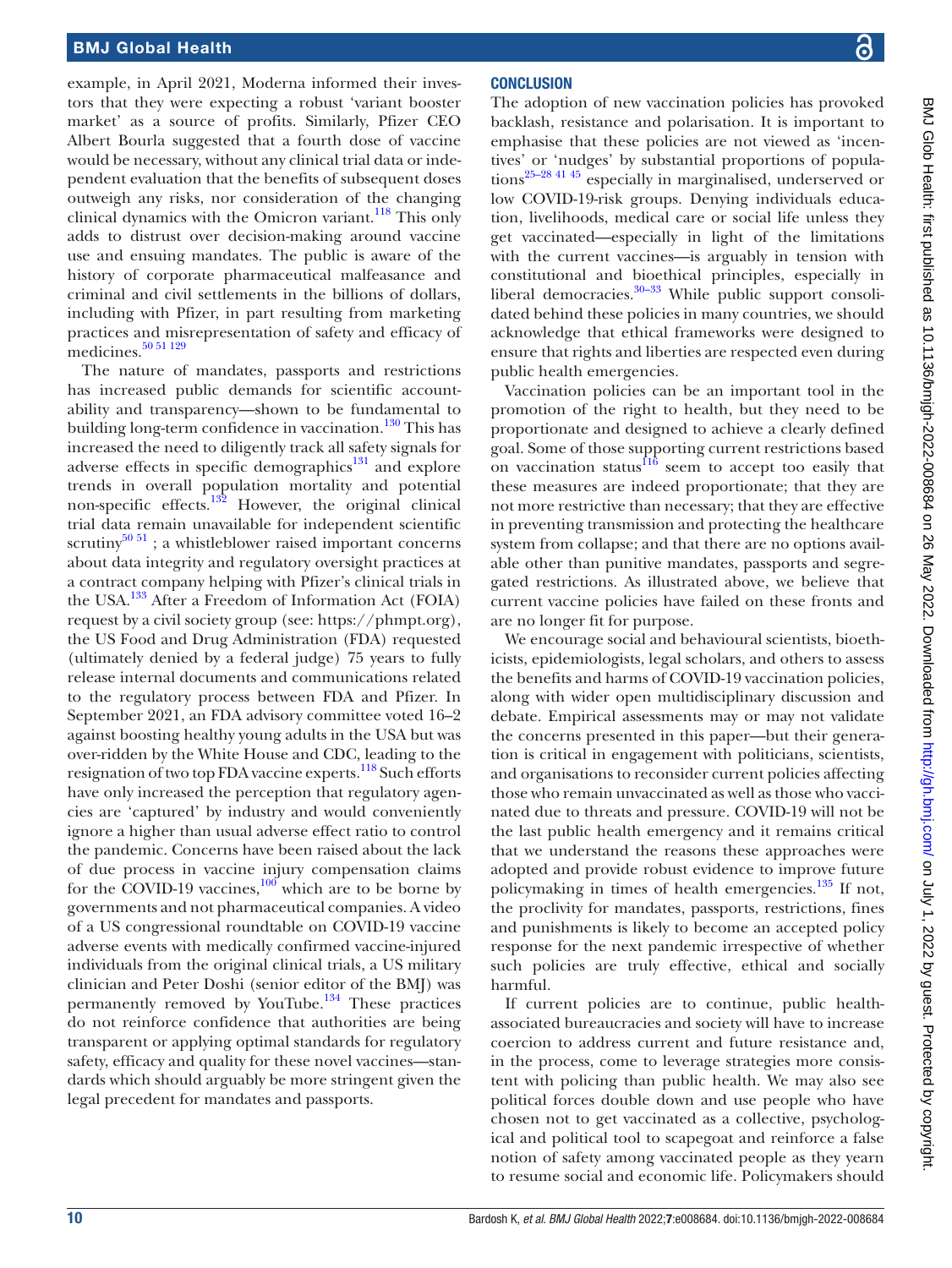## BMJ Global Health

reflect on the necessity of enforcing what is essentially a new two-tier, segregated social system and how this will affect different social groups now and into the future behaviourally, politically and socioeconomically—as well as the impact of such policies on the integrity of science and public health itself.

There are other options to address the pandemic and it is not too late to return to non-coercive public health measures, including pro-social language and community leadership for vaccination, especially to protect high-risk groups[.7](#page-10-2) Future investments in public health capacity, especially health providers who build relationships of trust working in communities, will be essential to engage in positive reforms. Improving data transparency, media independence and broad public debate and scrutiny about COVID-19 vaccine policies will also be essential to maintain population trust, help people better understand the risks and benefits of the continued use of current vaccines, and to inform research on improvements and future policies.

#### Author affiliations

<sup>1</sup>School of Public Health, University of Washington, Seattle, Washington, USA <sup>2</sup>Division of Infection Medicine, University of Edinburgh, Edinburgh, UK

<sup>3</sup>Department of Infectious Disease Epidemiology, London School of Hygiene & Tropical Medicine, London, UK

4 Berman Institute of Bioethics, Johns Hopkins University, Baltimore, Maryland, USA 5 Oxford-Johns Hopkins Global Infectious Disease Collaborative (GLIDE), University of Oxford, Oxford, UK

<sup>6</sup>Ethox and the Wellcome Centre for Ethics and Humanities, University of Oxford, Oxford, UK

<sup>7</sup>Intensive Care National Audit and Research Centre (ICNARC), London, UK <sup>8</sup>Department of Medical Statistics, London School of Hygiene and Tropical Medicine, London, UK

<sup>9</sup> Faculty of Law and Dalla Lana School of Public Health, University of Toronto, Toronto, Ontario, Canada

<sup>10</sup>Department of Global Health and Social Medicine, Harvard Medical School, Boston, Massachusetts, USA

<sup>11</sup> Department of Pediatrics (Infectious Diseases), Dalhousie University, Halifax, Nova Scotia, Canada

<sup>12</sup>Department of Epidemiology, Johns Hopkins School of Public Health, Baltimore, Maryland, USA

Twitter Kevin Bardosh [@KevinBardosh](https://twitter.com/KevinBardosh) and Euzebiusz Jamrozik [@ID\\_ethics](https://twitter.com/ID_ethics)

Acknowledgements We would like to thank an anonymous reviewer for their critical feedback on an early draft.

Contributors KLB wrote the original draft. All authors contributed substantially to the development, revision and finalisation of the manuscript.

Funding Funding was provided to KLB through a Wellcome Trust Society and Ethics Fellowship (10892/B/15/ZE). EJ and RG-A also received funding from the Wellcome Trust UK (grant numbers 221719 (RG-A and EJ) and 216355 (EJ)). TL received funding from two University of Toronto Connaught grants: Advancing Anti-Corruption, Transparency and Accountability Mechanisms to Tackle Corruption in the Pharmaceutical System, and Advancing Rights-based Access to COVID-19 Vaccines as part of Universal Health Coverage.

Competing interests Within the past 2 years, AdF was involved in Vaccine Confidence Project collaborative grants with Janssen Pharmaceutica outside of the submitted work and holds a Merck grant to investigate COVID-19 vaccine attitudes.

Patient consent for publication Not required.

Ethics approval Not applicable.

Provenance and peer review Not commissioned; externally peer reviewed.

Data availability statement There are no data in this work.

**Open access** This is an open access article distributed in accordance with the Creative Commons Attribution Non Commercial (CC BY-NC 4.0) license, which permits others to distribute, remix, adapt, build upon this work non-commercially, and license their derivative works on different terms, provided the original work is properly cited, appropriate credit is given, any changes made indicated, and the use is non-commercial. See:<http://creativecommons.org/licenses/by-nc/4.0/>.

#### ORCID iD

Euzebiusz Jamrozik<http://orcid.org/0000-0001-5940-602X>

#### <span id="page-10-0"></span>**REFERENCES**

- Schaffer DeRoo S, Pudalov NJ, Fu LY. Planning for a COVID-19 vaccination program. *[JAMA](http://dx.doi.org/10.1001/jama.2020.8711)* 2020;323:2458–9.
- <span id="page-10-9"></span>2 Rosenbaum L. Escaping Catch-22 - Overcoming Covid Vaccine Hesitancy. *[N Engl J Med](http://dx.doi.org/10.1056/NEJMms2101220)* 2021;384:1367–71.
- <span id="page-10-1"></span>3 León TM, Dorabawila V, Nelson L, *et al*. COVID-19 Cases and Hospitalizations by COVID-19 Vaccination Status and Previous COVID-19 Diagnosis - California and New York, May-November 2021. *[MMWR Morb Mortal Wkly Rep](http://dx.doi.org/10.15585/mmwr.mm7104e1)* 2022;71:125–31.
- 4 Andrews N, Tessier E, Stowe J, *et al*. Duration of protection against mild and severe disease by Covid-19 vaccines. *[N Engl J Med](http://dx.doi.org/10.1056/NEJMoa2115481)* 2022;386:340–50.
- 5 Nordström P, Ballin M, Nordström A. Risk of infection, hospitalisation, and death up to 9 months after a second dose of COVID-19 vaccine: a retrospective, total population cohort study in Sweden. *[Lancet](http://dx.doi.org/10.1016/S0140-6736(22)00089-7)* 2022;399:814–23.
- 6 Rotshild V, Hirsh-Raccah B, Miskin I, *et al*. Comparing the clinical efficacy of COVID-19 vaccines: a systematic review and network meta-analysis. *[Sci Rep](http://dx.doi.org/10.1038/s41598-021-02321-z)* 2021;11:1–9.
- <span id="page-10-2"></span>7 McIntyre PB, Aggarwal R, Jani I, *et al*. COVID-19 vaccine strategies must focus on severe disease and global equity. *[Lancet](http://dx.doi.org/10.1016/S0140-6736(21)02835-X)* 2022;399:406–10.
- <span id="page-10-3"></span>8 Chemaitelly H, Tang P, Hasan MR, *et al*. Waning of BNT162b2 vaccine protection against SARS-CoV-2 infection in Qatar. *[N Engl J](http://dx.doi.org/10.1056/NEJMoa2114114)  [Med](http://dx.doi.org/10.1056/NEJMoa2114114)* 2021;385:e83.
- 9 Eyre DW, Taylor D, Purver M, *et al*. Effect of Covid-19 vaccination on transmission of alpha and delta variants. *[N Engl J Med](http://dx.doi.org/10.1056/NEJMoa2116597)* 2022;386:744–56.
- 10 Goldberg Y, Mandel M, Bar-On YM, *et al*. Waning immunity after the BNT162b2 vaccine in Israel. *[N Engl J Med](http://dx.doi.org/10.1056/NEJMoa2114228)* 2021;385:e85.
- 11 Kissler SM, Fauver JR, Mack C, *et al*. Viral dynamics of SARS-CoV-2 variants in vaccinated and unvaccinated persons. *[N Engl J](http://dx.doi.org/10.1056/NEJMc2102507)  [Med](http://dx.doi.org/10.1056/NEJMc2102507)* 2021;385:2489–91.
- 12 Levin EG, Lustig Y, Cohen C, *et al*. Waning immune humoral response to BNT162b2 Covid-19 vaccine over 6 months. *[N Engl J](http://dx.doi.org/10.1056/NEJMoa2114583)  [Med](http://dx.doi.org/10.1056/NEJMoa2114583)* 2021;385:e84.
- 13 Fabiani M, Puopolo M, Morciano C, *et al*. Effectiveness of mRNA vaccines and waning of protection against SARS-CoV-2 infection and severe covid-19 during predominant circulation of the delta variant in Italy: retrospective cohort study. *[BMJ](http://dx.doi.org/10.1136/bmj-2021-069052)* 2022;376:e069052.
- <span id="page-10-4"></span>14 Ferdinands JM, Rao S, Dixon BE, *et al*. Waning 2-Dose and 3-Dose Effectiveness of mRNA Vaccines Against COVID-19- Associated Emergency Department and Urgent Care Encounters and Hospitalizations Among Adults During Periods of Delta and Omicron Variant Predominance - VISION Network, 10 States, August 2021-January 2022. *[MMWR Morb Mortal Wkly Rep](http://dx.doi.org/10.15585/mmwr.mm7107e2)* 2022;71:255.
- 15 Levine-Tiefenbrun M, Yelin I, Alapi H, *et al*. Waning of SARS-CoV-2 booster viral-load reduction effectiveness. *[Nat Commun](http://dx.doi.org/10.1038/s41467-022-28936-y)* 2022;13:1–4.
- <span id="page-10-5"></span>16 Singanayagam A, Hakki S, Dunning J, *et al*. Community transmission and viral load kinetics of the SARS-CoV-2 delta (B.1.617.2) variant in vaccinated and unvaccinated individuals in the UK: a prospective, longitudinal, cohort study. *[Lancet Infect Dis](http://dx.doi.org/10.1016/S1473-3099(21)00648-4)* 2022;22:183–95.
- <span id="page-10-6"></span>17 Fowlkes AL, Yoon SK, Lutrick K, *et al*. Effectiveness of 2-Dose BNT162b2 (Pfizer BioNTech) mRNA Vaccine in Preventing SARS-CoV-2 Infection Among Children Aged 5-11 Years and Adolescents Aged 12-15 Years - PROTECT Cohort, July 2021-February 2022. *[MMWR Morb Mortal Wkly Rep](http://dx.doi.org/10.15585/mmwr.mm7111e1)* 2022;71:422.
- <span id="page-10-7"></span>18 Kojima N, Klausner JD. Protective immunity after recovery from SARS-CoV-2 infection. *[Lancet Infect Dis](http://dx.doi.org/10.1016/S1473-3099(21)00676-9)* 2022;22:12–14.
- 19 Block J. Vaccinating people who have had covid-19: why doesn't natural immunity count in the US? *[BMJ](http://dx.doi.org/10.1136/bmj.n2101)* 2021;374:n2101.
- <span id="page-10-8"></span>20 Paterlini M. Covid-19: Italy sees protests against mandatory health passports for workplaces. *[BMJ](http://dx.doi.org/10.1136/bmj.n2575)* 2021;375:n2575.
- 21 Dyer O. Covid-19: Ottawa declares emergency as truckers' protest continues. *[BMJ](http://dx.doi.org/10.1136/bmj.o352)* 2022;376:o352.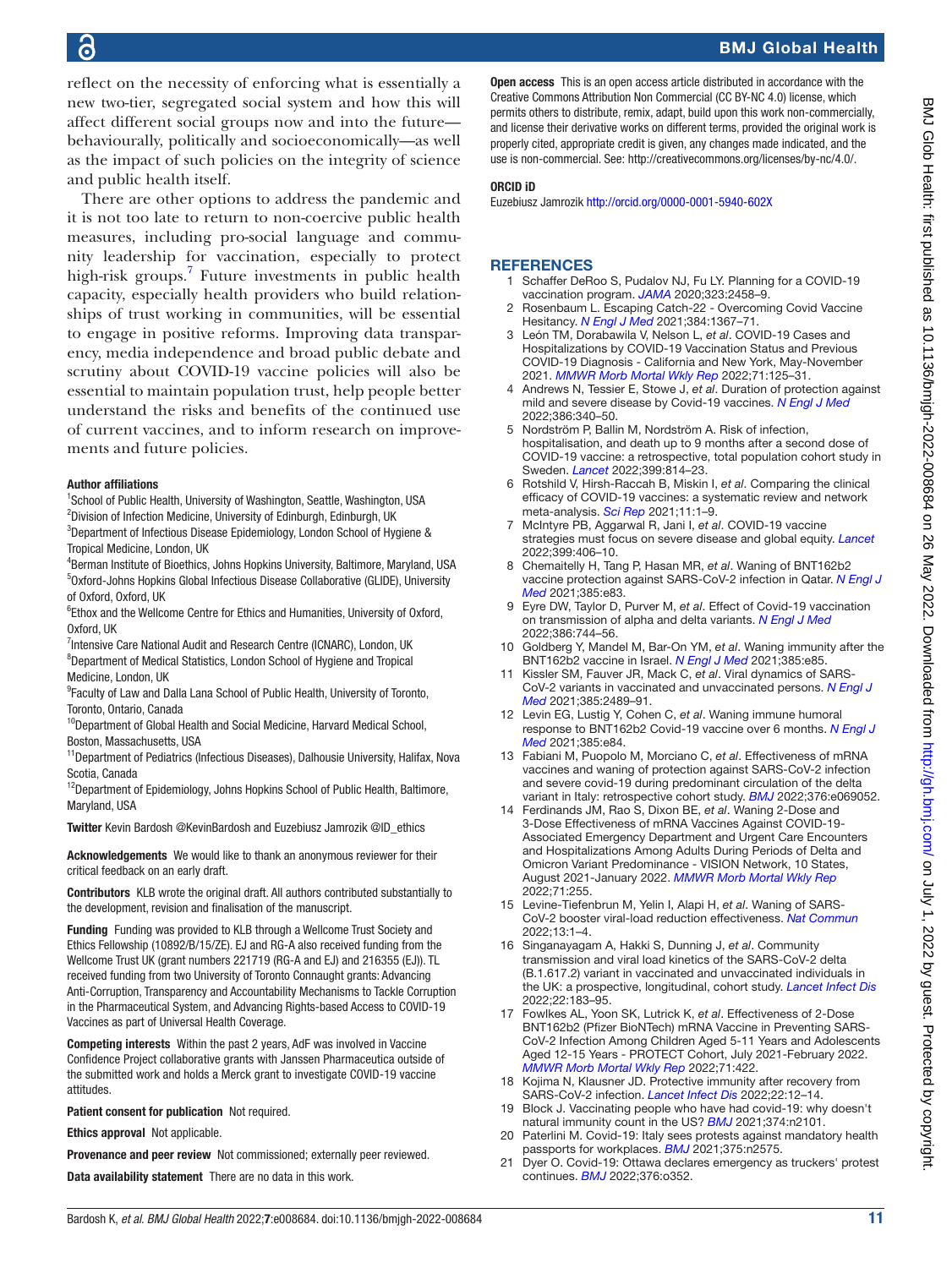## BMJ Global Health

- <span id="page-11-0"></span>22 Omer SB, Betsch C, Leask J. Mandate vaccination with care. *[Nature](http://dx.doi.org/10.1038/d41586-019-02232-0)* 2019;571:469–72.
- <span id="page-11-1"></span>23 The Guardian. Macron tells critics: vaccine passport will protect all our freedoms, 2022. Available: [https://www.theguardian.com/](https://www.theguardian.com/world/2021/aug/08/macron-tells-critics-vaccine-passport-will-protect-all-our-freedoms) [world/2021/aug/08/macron-tells-critics-vaccine-passport-will](https://www.theguardian.com/world/2021/aug/08/macron-tells-critics-vaccine-passport-will-protect-all-our-freedoms)[protect-all-our-freedoms](https://www.theguardian.com/world/2021/aug/08/macron-tells-critics-vaccine-passport-will-protect-all-our-freedoms) [Accessed 27 Jan 2022].
- 24 NSW Government. New freedoms for vaccinated first step on state roadmap out of COVID, 2021. Available: [https://www.health.nsw.](https://www.health.nsw.gov.au/news/Pages/20210826_01.aspx) [gov.au/news/Pages/20210826\\_01.aspx](https://www.health.nsw.gov.au/news/Pages/20210826_01.aspx) [Accessed 26 Aug 2021].
- <span id="page-11-30"></span>25 Juen CM, Jankowski M, Huber RA. Who wants COVID-19 vaccination to be compulsory? the impact of Party cues, left-right ideology, and populism. politics 2021.
- 26 Graeber D, Schmidt-Petri C, Schröder C. Attitudes on voluntary and mandatory vaccination against COVID-19: evidence from Germany. *[PLoS One](http://dx.doi.org/10.1371/journal.pone.0248372)* 2021;16:e0248372.
- 27 Gagneux-Brunon A, Botelho-Nevers E, Bonneton M, *et al*. Public opinion on a mandatory COVID-19 vaccination policy in France: a cross-sectional survey. *[Clin Microbiol Infect](http://dx.doi.org/10.1016/j.cmi.2021.10.016)* 2022;28:433–9.
- 28 Smith DT, Attwell K, Evers U. Support for a COVID-19 vaccine mandate in the face of safety concerns and political affiliations: an Australian study. *[Politics](http://dx.doi.org/10.1177/02633957211009066)* 2021:026339572110090.
- <span id="page-11-2"></span>29 Turcotte-Tremblay A-M, Gali Gali IA, Ridde V. The unintended consequences of COVID-19 mitigation measures matter: practical guidance for investigating them. *[BMC Med Res Methodol](http://dx.doi.org/10.1186/s12874-020-01200-x)* 2021;21:1–17.
- <span id="page-11-31"></span>30 Bavli I, Sutton B, Galea S. Harms of public health interventions against covid-19 must not be ignored. *[BMJ](http://dx.doi.org/10.1136/bmj.m4074)* 2020;371:m4074 <https://www.bmj.com/content/371/bmj.m4074>
- <span id="page-11-3"></span>31 Pugh J, Wilkinson D, Brown RCH. The unnaturalistic fallacy: COVID-19 vaccine mandates should not discriminate against natural immunity. Journal of medical ethics 2022.
- <span id="page-11-32"></span>32 Williams BM. The ethics of selective mandatory vaccination for COVID-19. *[Public Health Ethics](http://dx.doi.org/10.1093/phe/phab028)* 2021;383:phab028.
- 33 Rodger D, Blackshaw BP. *COVID-19 vaccination should not be mandatory for health and social care workers*. The New Bioethics, 2022: 1–13.
- <span id="page-11-4"></span>34 de Figueiredo A, Karafillakis E, Larson HJ. State of vaccine confidence in the EU and UK, 2020. Available: [https://](https://heatinformatics.com/sites/default/files/images-videosFileContent/2020_confidence_rep_en.pdf) [heatinformatics.com/sites/default/files/images-videosFileContent/](https://heatinformatics.com/sites/default/files/images-videosFileContent/2020_confidence_rep_en.pdf) [2020\\_confidence\\_rep\\_en.pdf](https://heatinformatics.com/sites/default/files/images-videosFileContent/2020_confidence_rep_en.pdf)
- 35 Ritchie H, Mathieu E, Rodés-Guirao L, *et al*. Coronavirus pandemic (COVID-19). Available: [https://ourworldindata.org/covid](https://ourworldindata.org/covid-vaccinations)[vaccinations](https://ourworldindata.org/covid-vaccinations)
- <span id="page-11-5"></span>36 Mills MC, Rüttenauer T. The effect of mandatory COVID-19 certificates on vaccine uptake: synthetic-control modelling of six countries. *[Lancet Public Health](http://dx.doi.org/10.1016/S2468-2667(21)00273-5)* 2022;7:e15–22.
- 37 Albarracin D, Jung H, Song W, *et al*. Rather than inducing psychological reactance, requiring vaccination strengthens intentions to vaccinate in US populations. *[Sci Rep](http://dx.doi.org/10.1038/s41598-021-00256-z)* 2021;11:1–9.
- 38 Karaivanov A, Kim D, Lu SE. *COVID-19 vaccination mandates and vaccine uptake*. Cambridge, MA, USA: National Bureau of Economic Research, 2021.
- 39 Walkowiak MP, Walkowiak JB, Walkowiak D. COVID-19 Passport as a factor determining the success of national vaccination campaigns: does it work? the case of Lithuania vs. Poland. *[Vaccines](http://dx.doi.org/10.3390/vaccines9121498)* 2021;9:1498.
- <span id="page-11-6"></span>40 Drury J, Mao G, John A, *et al*. Behavioural responses to Covid-19 health certification: a rapid review. *[BMC Public Health](http://dx.doi.org/10.1186/s12889-021-11166-0)* 2021;21:1–16.
- <span id="page-11-7"></span>41 Porat T, Burnell R, Calvo RA, *et al*. "Vaccine Passports" May Backfire: Findings from a Cross-Sectional Study in the UK and Israel on Willingness to Get Vaccinated against COVID-19. *[Vaccines](http://dx.doi.org/10.3390/vaccines9080902)* 2021;9:902.
- <span id="page-11-8"></span>42 Sprengholz P, Felgendreff L, Böhm R, *et al*. Vaccination policy reactance: predictors, consequences, and countermeasures. *[J](http://dx.doi.org/10.1177/13591053211044535)  [Health Psychol](http://dx.doi.org/10.1177/13591053211044535)* 2022;27:1394–407.
- 43 Sprengholz P, Betsch C, Böhm R. Reactance revisited: consequences of mandatory and scarce vaccination in the case of COVID19. *Applied Psychology: Health and Well‐Being* 2021;13:986–95.
- <span id="page-11-9"></span>44 Sprengholz P, Betsch C. Herd immunity communication counters detrimental effects of selective vaccination mandates: experimental evidence. *[EClinicalMedicine](http://dx.doi.org/10.1016/j.eclinm.2020.100352)* 2020;22:100352.
- <span id="page-11-10"></span>45 de Figueiredo A, Larson HJ, Reicher SD. The potential impact of vaccine passports on inclination to accept COVID-19 vaccinations in the United Kingdom: evidence from a large cross-sectional survey and modeling study. *[EClinicalMedicine](http://dx.doi.org/10.1016/j.eclinm.2021.101109)* 2021;40:101109.
- <span id="page-11-11"></span>46 Bell S, Clarke R, Mounier-Jack S, *et al*. Parents' and guardians' views on the acceptability of a future COVID-19 vaccine: a multimethods study in England. *[Vaccine](http://dx.doi.org/10.1016/j.vaccine.2020.10.027)* 2020;38:7789–98.
- <span id="page-11-12"></span>Jørgensen FJ, Bor A, Petersen MB. Increased pressure leads to decreased trust among the unvaccinated: effects of the announcement of the re-introduction of Covid passports in Denmark. *PsyArViv*2021. not peer reviewed.
- <span id="page-11-13"></span>48 Ward JK, Gauna F, Gagneux-Brunon A, *et al*. The French health pass holds lessons for mandatory COVID-19 vaccination. *[Nat Med](http://dx.doi.org/10.1038/s41591-021-01661-7)* 2022;28:232–5.
- <span id="page-11-14"></span>49 Beatty AL, Peyser ND, Butcher XE, *et al*. Analysis of COVID-19 vaccine type and adverse effects following vaccination. *[JAMA](http://dx.doi.org/10.1001/jamanetworkopen.2021.40364)  [Netw Open](http://dx.doi.org/10.1001/jamanetworkopen.2021.40364)* 2021;4:e2140364.
- <span id="page-11-15"></span>50 Doshi P, Godlee F, Abbasi K. Covid-19 vaccines and treatments: we must have RAW data, now. *[BMJ](http://dx.doi.org/10.1136/bmj.o102)* 2022;376:o102.
- 51 Tanveer S, Rowhani-Farid A, Hong K, *et al*. Transparency of COVID-19 vaccine trials: decisions without data. *[BMJ Evid Based](http://dx.doi.org/10.1136/bmjebm-2021-111735)  [Med](http://dx.doi.org/10.1136/bmjebm-2021-111735)* 2021. doi:10.1136/bmjebm-2021-111735. [Epub ahead of print: 09 Aug 2021].
- <span id="page-11-16"></span>52 Ledford H. COVID vaccines and blood clots: five key questions. *[Nature](http://dx.doi.org/10.1038/d41586-021-00998-w)* 2021;592:495–6.
- <span id="page-11-17"></span>53 Munro C. Covid-19: boys are more at risk of myocarditis after vaccination than of hospital admission for covid. *[BMJ](http://dx.doi.org/10.1136/bmj.n2251)* 2021;374:n2251.
- <span id="page-11-18"></span>54 Male V. Menstrual changes after covid-19 vaccination. *[BMJ](http://dx.doi.org/10.1136/bmj.n2211)* 2021;374:n2211.
- <span id="page-11-19"></span>55 Reuters. Who against making coronavirus vaccine mandatory, 2020. Available: [https://www.reuters.com/business/healthcareph](https://www.reuters.com/business/healthcarepharmaceuticals/who-does-not-envisage-covid-19-vaccines-being-made-mandatory-2020-12-11/) [armaceuticals/who-does-not-envisage-covid-19-vaccines-being](https://www.reuters.com/business/healthcarepharmaceuticals/who-does-not-envisage-covid-19-vaccines-being-made-mandatory-2020-12-11/)[made-mandatory-2020-12-11/](https://www.reuters.com/business/healthcarepharmaceuticals/who-does-not-envisage-covid-19-vaccines-being-made-mandatory-2020-12-11/)
- <span id="page-11-20"></span>Druml C, Czech H. A pandemic is no private matter: the COVID-19 vaccine mandate in Austria. *[Lancet Respir Med](http://dx.doi.org/10.1016/S2213-2600(22)00063-7)* 2022;10:S2213–600.
- 57 Burki T. COVID-19 vaccine mandates in Europe. *[Lancet Infect Dis](http://dx.doi.org/10.1016/S1473-3099(21)00776-3)* 2022;22:27–8.
- <span id="page-11-21"></span>58 Luster T, Albin E, Gross A, *et al*. Promoting Vaccination from a Human Rights and Equity Perspective: Lessons from the Israeli "Green Pass". *[European Journal of Risk Regulation](http://dx.doi.org/10.1017/err.2021.36)* 2021;12:308–20.
- <span id="page-11-22"></span>59 Block J. US college covid-19 vaccine mandates don't consider immunity or pregnancy, and may run foul of the law. *[BMJ](http://dx.doi.org/10.1136/bmj.n1397)* 2021;373:n1397.
- <span id="page-11-23"></span>60 Savulescu J, Giubilini A. Shaming unvaccinated has got to stop. We've turned into an angry mob and it's getting ugly. The Conversation, 2021. Available: [https://theconversation.com/](https://theconversation.com/shaming-unvaccinated-people-has-to-stop-weve-turned-into-an-angry-mob-and-its-getting-ugly-173137) [shaming-unvaccinated-people-has-to-stop-weve-turned-into-an](https://theconversation.com/shaming-unvaccinated-people-has-to-stop-weve-turned-into-an-angry-mob-and-its-getting-ugly-173137)[angry-mob-and-its-getting-ugly-173137](https://theconversation.com/shaming-unvaccinated-people-has-to-stop-weve-turned-into-an-angry-mob-and-its-getting-ugly-173137)
- <span id="page-11-24"></span>61 Korn L, Böhm R, Meier NW, *et al*. Vaccination as a social contract. *[Proc Natl Acad Sci U S A](http://dx.doi.org/10.1073/pnas.1919666117)* 2020;117:14890–9.
- <span id="page-11-25"></span>Kampf G. COVID-19: stigmatising the unvaccinated is not justified. *[The Lancet](http://dx.doi.org/10.1016/S0140-6736(21)02243-1)* 2021;398:1871.
- <span id="page-11-28"></span>63 Miyachi T, Takita M, Senoo Y, *et al*. Lower trust in national government links to NO history of vaccination. *[Lancet](http://dx.doi.org/10.1016/S0140-6736(19)32686-8)* 2020;395:31–2.
- 64 Cook EJ, Elliott E, Gaitan A, *et al*. Vaccination against COVID-19: factors that influence vaccine Hesitancy among an ethnically diverse community in the UK. *[Vaccines](http://dx.doi.org/10.3390/vaccines10010106)* 2022;10:106.
- 65 Razai MS, Osama T, McKechnie DGJ, *et al*. Covid-19 vaccine hesitancy among ethnic minority groups. *[BMJ](http://dx.doi.org/10.1136/bmj.n513)* 2021;372:n513.
- 66 Kamal A, Hodson A, Pearce JM. A rapid systematic review of factors influencing COVID-19 vaccination uptake in minority ethnic groups in the UK. *[Vaccines](http://dx.doi.org/10.3390/vaccines9101121)* 2021;9:1121.
- <span id="page-11-26"></span>American Medical Association. Can physicians decline unvaccinated patients? 2021. Available: [https://www.ama-assn.](https://www.ama-assn.org/delivering-care/ethics/can-physicians-decline-unvaccinated-patients) [org/delivering-care/ethics/can-physicians-decline-unvaccinated](https://www.ama-assn.org/delivering-care/ethics/can-physicians-decline-unvaccinated-patients)[patients](https://www.ama-assn.org/delivering-care/ethics/can-physicians-decline-unvaccinated-patients)
- <span id="page-11-27"></span>68 Larson HJ, Clarke RM, Jarrett C, *et al*. Measuring trust in vaccination: a systematic review. *[Hum Vaccin Immunother](http://dx.doi.org/10.1080/21645515.2018.1459252)* 2018;14:1599–609.
- 69 Lazarus JV, Ratzan SC, Palayew A, *et al*. A global survey of potential acceptance of a COVID-19 vaccine. *[Nat Med](http://dx.doi.org/10.1038/s41591-020-1124-9)* 2021;27:225–8.
- 70 de Figueiredo A, Larson HJ. Exploratory study of the global intent to accept COVID-19 vaccinations. *[Commun Med](http://dx.doi.org/10.1038/s43856-021-00027-x)* 2021;1:1–10.
- 71 Hotez P, Batista C, Ergonul O, *et al*. Correcting COVID-19 vaccine misinformation: Lancet Commission on COVID-19 vaccines and therapeutics Task force members. *[EClinicalMedicine](http://dx.doi.org/10.1016/j.eclinm.2021.100780)* 2021;33:100780.
- <span id="page-11-29"></span>72 Petersen MB, Bor A, Jørgensen F, *et al*. Transparent communication about negative features of COVID-19 vaccines decreases acceptance but increases trust. *[Proc Natl Acad Sci U S A](http://dx.doi.org/10.1073/pnas.2024597118)* 2021;118:e2024597118.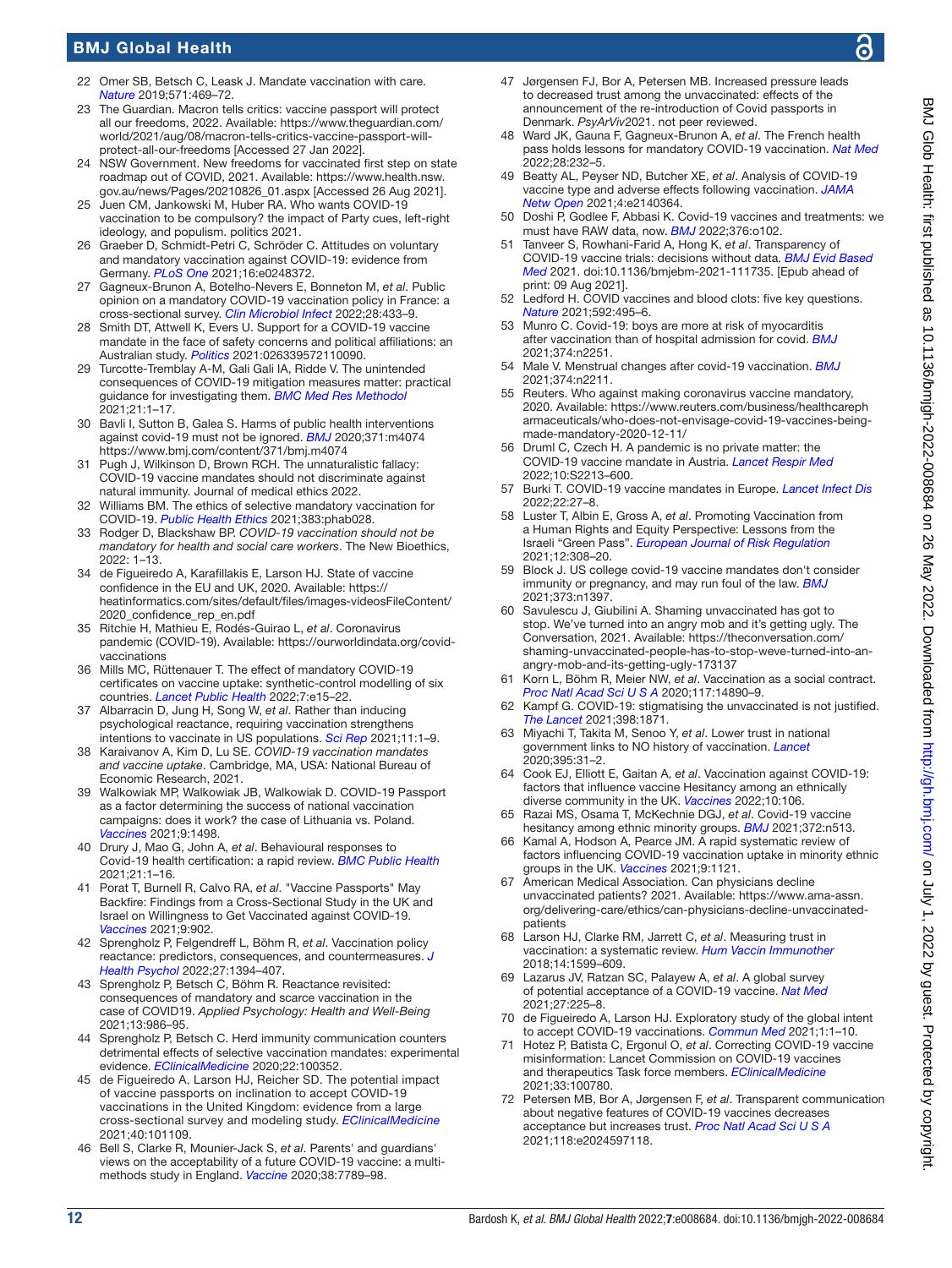## 6

## BMJ Global Health

- <span id="page-12-1"></span>73 Sturm T, Albrecht T. 'Constituent Covid-19 apocalypses: contagious conspiracism, 5G, and viral vaccinations'. *[Anthropol](http://dx.doi.org/10.1080/13648470.2020.1833684)  [Med](http://dx.doi.org/10.1080/13648470.2020.1833684)* 2021;28:122–39.
- <span id="page-12-2"></span>74 Schwab K. *The fourth industrial revolution*. Geneva: World Economic Forum, 2016.
- 75 Zuboff S. *The age of surveillance capitalism: the fight for a human future at the new frontier of power*. New York: Public Affairs, 2019.
- <span id="page-12-3"></span>76 McHugh KJ, Jing L, Severt SY, *et al*. Biocompatible near-infrared quantum dots delivered to the skin by microneedle patches record vaccination. *[Sci Transl Med](http://dx.doi.org/10.1126/scitranslmed.aay7162)* 2019;11:eaay7162.
- <span id="page-12-4"></span>77 Teh C. A Swedish company has created a microchip that allows users to carry their COVID vaccine passport under their skin. insider, 2021. Available: [https://www.insider.com/swedish-firm](https://www.insider.com/swedish-firm-under-skin-microchip-for-covid-19-passes-2021-12)[under-skin-microchip-for-covid-19-passes-2021-12](https://www.insider.com/swedish-firm-under-skin-microchip-for-covid-19-passes-2021-12)
- <span id="page-12-5"></span>78 Coombes R, Davies M. Facebook versus *The BMJ*: when fact checking goes wrong. *[BMJ](http://dx.doi.org/10.1136/bmj.o95)* 2022;376:o95.
- <span id="page-12-6"></span>79 The Royal Society. The online information environment: Understanding how the internet shapes people's engagement with scientific information, 2021. Available: [http://ti-health.org/](http://ti-health.org/wp-content/uploads/2021/05/For-Whose-Benefit-Transparency-International.pdf) [wp-content/uploads/2021/05/For-Whose-Benefit-Transparency-](http://ti-health.org/wp-content/uploads/2021/05/For-Whose-Benefit-Transparency-International.pdf)[International.pdf](http://ti-health.org/wp-content/uploads/2021/05/For-Whose-Benefit-Transparency-International.pdf)
- <span id="page-12-7"></span>80 Gazit S, Shlezinger R, Perez G, *et al*. SARS-CoV-2 naturally acquired immunity vs. vaccine-induced immunity, reinfections versus breakthrough infections: a retrospective cohort study. *[Clin](http://dx.doi.org/10.1093/cid/ciac262)  [Infect Dis](http://dx.doi.org/10.1093/cid/ciac262)* 2022:ciac262.
- <span id="page-12-8"></span>81 Bogg A, Contouris N. Mandatory vaccinations in the workplace: constitutionalizing the managerial prerogative [Internet] Blog Symposium on Mandatory Vaccination Lex-Atlas: Covid-19, 2021. Available: [https://lexatlas-c19.org/mandatory-vaccinations-in-the](https://lexatlas-c19.org/mandatory-vaccinations-in-the-workplace-constitutionalising-the-managerial-prerogative/)[workplace-constitutionalising-the-managerial-prerogative/](https://lexatlas-c19.org/mandatory-vaccinations-in-the-workplace-constitutionalising-the-managerial-prerogative/)
- <span id="page-12-9"></span>82 Reuters. Maine can bar religious exemptions to COVID-19 vaccine mandate, judge rules, 2021. Available: [https://www.reuters.com/](https://www.reuters.com/world/us/maine-can-bar-religious-exemptions-covid-vaccine-mandate-judge-rules-2021-10-13/) [world/us/maine-can-bar-religious-exemptions-covid-vaccine](https://www.reuters.com/world/us/maine-can-bar-religious-exemptions-covid-vaccine-mandate-judge-rules-2021-10-13/)[mandate-judge-rules-2021-10-13/](https://www.reuters.com/world/us/maine-can-bar-religious-exemptions-covid-vaccine-mandate-judge-rules-2021-10-13/)
- <span id="page-12-10"></span>83 Le Grand C. Australia declares Djokovic a risk to civil order and public health [Internet]. The Age, 2022. Available: [https://www.](https://www.theage.com.au/sport/australia-declares-djokovic-a-risk-to-civil-order-and-public-health-20220114-p59oex.html) [theage.com.au/sport/australia-declares-djokovic-a-risk-to-civil](https://www.theage.com.au/sport/australia-declares-djokovic-a-risk-to-civil-order-and-public-health-20220114-p59oex.html)[order-and-public-health-20220114-p59oex.html](https://www.theage.com.au/sport/australia-declares-djokovic-a-risk-to-civil-order-and-public-health-20220114-p59oex.html)
- <span id="page-12-11"></span>84 Djokovic V Minister for immigration, citizenship, migrant services and multicultural Affairs, 2022. Available: [https://www.](https://www.judgments.fedcourt.gov.au/judgments/Judgments/fca/full/2022/2022fcafc0003) [judgments.fedcourt.gov.au/judgments/Judgments/fca/full/2022/](https://www.judgments.fedcourt.gov.au/judgments/Judgments/fca/full/2022/2022fcafc0003) [2022fcafc0003](https://www.judgments.fedcourt.gov.au/judgments/Judgments/fca/full/2022/2022fcafc0003)
- <span id="page-12-12"></span>85 Politico, 2022. Available: [https://www.politico.eu/article/france](https://www.politico.eu/article/france-toughens-its-coronavirus-measures-extends-third-shot-to-all-adults/)[toughens-its-coronavirus-measures-extends-third-shot-to-all](https://www.politico.eu/article/france-toughens-its-coronavirus-measures-extends-third-shot-to-all-adults/)[adults/](https://www.politico.eu/article/france-toughens-its-coronavirus-measures-extends-third-shot-to-all-adults/)
- 86 New York times, 2021. Available: [https://www.nytimes.com/2021/](https://www.nytimes.com/2021/10/03/world/israel-covid-booster.html) [10/03/world/israel-covid-booster.html](https://www.nytimes.com/2021/10/03/world/israel-covid-booster.html)
- <span id="page-12-13"></span>87 Levine J. Vaccine Passports are here to stay. Why worry? the intercept., 2022. Available: [https://theintercept.com/2022/01/01/](https://theintercept.com/2022/01/01/covid-vaccine-passports-surveillance/) [covid-vaccine-passports-surveillance/](https://theintercept.com/2022/01/01/covid-vaccine-passports-surveillance/)
- 88 New York Times. Austria does a U-turn on mandatory vaccinations, Citing milder variant cases, 2022. Available: [https://www.nytimes.](https://www.nytimes.com/2022/03/09/world/europe/austria-covid-vaccine-mandate.html) [com/2022/03/09/world/europe/austria-covid-vaccine-mandate.html](https://www.nytimes.com/2022/03/09/world/europe/austria-covid-vaccine-mandate.html)
- <span id="page-12-14"></span>89 National Federation of independent business V department of labor, occupational safety and health administration, 1595 us \_ no. 21A244 (January 13, 2022).
- <span id="page-12-15"></span>90 Rainey R. Federal court blocks Biden administration's mandate. Politico, 2021. Available: [https://www.npr.org/2022/01/21/](https://www.npr.org/2022/01/21/1074815838/federal-court-blocks-bidens-vaccine-mandate-for-federal-workers) [1074815838/federal-court-blocks-bidens-vaccine-mandate-for](https://www.npr.org/2022/01/21/1074815838/federal-court-blocks-bidens-vaccine-mandate-for-federal-workers)[federal-workers](https://www.npr.org/2022/01/21/1074815838/federal-court-blocks-bidens-vaccine-mandate-for-federal-workers)
- 91 Wise A. The political fight over vaccine mandates deepens despite their effectiveness. [Internet]. NPR, 2021. Available: [https://www.](https://www.npr.org/2021/10/17/1046598351/the-political-fight-over-vaccine-mandates-deepens-despite-their-effectiveness) [npr.org/2021/10/17/1046598351/the-political-fight-over-vaccine](https://www.npr.org/2021/10/17/1046598351/the-political-fight-over-vaccine-mandates-deepens-despite-their-effectiveness)[mandates-deepens-despite-their-effectiveness](https://www.npr.org/2021/10/17/1046598351/the-political-fight-over-vaccine-mandates-deepens-despite-their-effectiveness)
- <span id="page-12-16"></span>92 Pottinger B. South Africa's Looming Vaccine Revolt. Unherd, 2021. Available: [https://unherd.com/2021/12/south-africas-looming](https://unherd.com/2021/12/south-africas-looming-vaccine-revolt/)[vaccine-revolt/](https://unherd.com/2021/12/south-africas-looming-vaccine-revolt/)
- <span id="page-12-17"></span>93 Durbach N. *Bodily matters: the anti-vaccination movement in England, 1853–1907*. Duke University Press, 2005.
- <span id="page-12-18"></span>94 Orr C. Experts warn of violence as alarming demonstration ushers in new era of anti-vaccine fervour. National observer, 2022. Available: [https://www.nationalobserver.com/2022/01/12/analysis/](https://www.nationalobserver.com/2022/01/12/analysis/experts-warn-violence-alarming-demonstration-ushers-new-era-anti-vaccine-fervour) [experts-warn-violence-alarming-demonstration-ushers-new-era](https://www.nationalobserver.com/2022/01/12/analysis/experts-warn-violence-alarming-demonstration-ushers-new-era-anti-vaccine-fervour)[anti-vaccine-fervour](https://www.nationalobserver.com/2022/01/12/analysis/experts-warn-violence-alarming-demonstration-ushers-new-era-anti-vaccine-fervour)
- <span id="page-12-19"></span>95 Alford R. The danger of Politicizing the policing of protests, 2022. Available: [https://macdonaldlaurier.ca/danger-politicizing-policing](https://macdonaldlaurier.ca/danger-politicizing-policing-protests-ryan-alford-inside-policy/)[protests-ryan-alford-inside-policy/](https://macdonaldlaurier.ca/danger-politicizing-policing-protests-ryan-alford-inside-policy/)
- 96 Alford R. The emergencies act is far more dangerous than you think. National post, 2022. Available: [https://nationalpost.com/](https://nationalpost.com/opinion/the-emergencies-act-is-far-more-dangerous-than-you-think-full-comment-with-anthony-furey) [opinion/the-emergencies-act-is-far-more-dangerous-than-you](https://nationalpost.com/opinion/the-emergencies-act-is-far-more-dangerous-than-you-think-full-comment-with-anthony-furey)[think-full-comment-with-anthony-furey](https://nationalpost.com/opinion/the-emergencies-act-is-far-more-dangerous-than-you-think-full-comment-with-anthony-furey)
- <span id="page-12-20"></span>97 Miao H. Who says Covid booster programs limit vaccine supply for poor countries, could prolong pandemic. CNBC, 2021. Available: [https://www.cnbc.com/2021/12/22/who-says-covid-vaccine](https://www.cnbc.com/2021/12/22/who-says-covid-vaccine-booster-programs-will-prolong-pandemic.html)[booster-programs-will-prolong-pandemic.html](https://www.cnbc.com/2021/12/22/who-says-covid-vaccine-booster-programs-will-prolong-pandemic.html)
- <span id="page-12-21"></span>98 Leach M, MacGregor H, Akello G, *et al*. Vaccine anxieties, vaccine preparedness: perspectives from Africa in a Covid-19 era. *[Soc Sci](http://dx.doi.org/10.1016/j.socscimed.2022.114826)  [Med](http://dx.doi.org/10.1016/j.socscimed.2022.114826)* 2022;298:114826.
- <span id="page-12-22"></span>99 Loftus P. Who invented Covid-19 vaccines? Drugmakers battle over patents. The Washington post, 2021. Available: [https://www.wsj.](https://www.wsj.com/articles/who-invented-covid-vaccines-11640726776) [com/articles/who-invented-covid-vaccines-11640726776](https://www.wsj.com/articles/who-invented-covid-vaccines-11640726776)
- <span id="page-12-39"></span>100 Rizvi Z. Pfizer's Power. Public Citizen, 2021. Available: [https://www.](https://www.citizen.org/article/pfizers-power/?eType=EmailBlastContent&eId=9b708ddb-d34d-4dfa-95e4-d4d672a82a1b) [citizen.org/article/pfizers-power/?eType=EmailBlastContent&eId=](https://www.citizen.org/article/pfizers-power/?eType=EmailBlastContent&eId=9b708ddb-d34d-4dfa-95e4-d4d672a82a1b) [9b708ddb-d34d-4dfa-95e4-d4d672a82a1b](https://www.citizen.org/article/pfizers-power/?eType=EmailBlastContent&eId=9b708ddb-d34d-4dfa-95e4-d4d672a82a1b)
- <span id="page-12-23"></span>101 Allen A. Federal vaccine court hasn't helped those whose lives were altered by COVID-19 vaccines. LA Times, 2021. Available: [https://www.latimes.com/science/story/2021-08-17/severe-covid](https://www.latimes.com/science/story/2021-08-17/severe-covid-vaccine-injuries-help-federal-vaccine-court)[vaccine-injuries-help-federal-vaccine-court](https://www.latimes.com/science/story/2021-08-17/severe-covid-vaccine-injuries-help-federal-vaccine-court)
- <span id="page-12-24"></span>102 Guarascio F, Wongcha-um P. Refugees lack COVID shots because drugmakers fear lawsuits, documents show. Reuters, 2021. Available: [https://www.reuters.com/world/refugees-lack-covid](https://www.reuters.com/world/refugees-lack-covid-shots-because-drugmakers-fear-lawsuits-documents-2021-12-16/)[shots-because-drugmakers-fear-lawsuits-documents-2021-12-16/](https://www.reuters.com/world/refugees-lack-covid-shots-because-drugmakers-fear-lawsuits-documents-2021-12-16/)
- <span id="page-12-25"></span>103 Goldman E. How the unvaccinated threaten the vaccinated for COVID-19: a Darwinian perspective. *[Proc Natl Acad Sci U S A](http://dx.doi.org/10.1073/pnas.2114279118)* 2021;118:e2114279118.
- <span id="page-12-26"></span>104 Tasker J. Trudeau promises \$1B to help provinces pay for vaccine passports [Internet]. CBC, 2021. Available: [https://www.cbc.ca/](https://www.cbc.ca/news/politics/trudeau-promises-1b-vaccine-passports-1.6155618) [news/politics/trudeau-promises-1b-vaccine-passports-1.6155618](https://www.cbc.ca/news/politics/trudeau-promises-1b-vaccine-passports-1.6155618)
- <span id="page-12-27"></span>105 Arguedas-Ramírez G. Build that wall! vaccine certificates, passes and passports, the distribution of harms and decolonial global health justice. *[J Glob Ethics](http://dx.doi.org/10.1080/17449626.2021.2002391)* 2021;17:375–87.
- <span id="page-12-28"></span>106 Nuffield Council on Bioethics. New briefing: COVID-19 antibody testing and 'immunity certification, 2020. Available: [https://www.](https://www.nuffieldbioethics.org/news/new-briefing-covid-19-antibody-testing-and-immunity-certification) [nuffieldbioethics.org/news/new-briefing-covid-19-antibody-testing](https://www.nuffieldbioethics.org/news/new-briefing-covid-19-antibody-testing-and-immunity-certification)[and-immunity-certification](https://www.nuffieldbioethics.org/news/new-briefing-covid-19-antibody-testing-and-immunity-certification)
- 107 Milanović M. The compatibility of Covid passes with the Prohibition of discrimination. *Pravni zapisi* 2021;2:357–70.
- <span id="page-12-29"></span>108 Causey K, Fullman N, Sorensen RJD, *et al*. Estimating global and regional disruptions to routine childhood vaccine coverage during the COVID-19 pandemic in 2020: a modelling study. *[Lancet](http://dx.doi.org/10.1016/S0140-6736(21)01337-4)* 2021;398:522–34.
- 109 Gur-Arie R, Jamrozik E, Kingori P. No Jab, no job? Ethical issues in mandatory COVID-19 vaccination of healthcare personnel. *[BMJ](http://dx.doi.org/10.1136/bmjgh-2020-004877)  [Glob Health](http://dx.doi.org/10.1136/bmjgh-2020-004877)* 2021;6:e004877.
- <span id="page-12-30"></span>110 Faragher J. *Nhs vaccine mandate could cost 73,000 staff. personnel today*, 2021.
- <span id="page-12-31"></span>111 Maratta A. Quebec drops vaccination mandate for health-care workers. global news, 2021. Available: [https://globalnews.ca/news/](https://globalnews.ca/news/8346947/quebec-drops-vaccine-mandate-among-health-care-workers/) [8346947/quebec-drops-vaccine-mandate-among-health-care](https://globalnews.ca/news/8346947/quebec-drops-vaccine-mandate-among-health-care-workers/)[workers/](https://globalnews.ca/news/8346947/quebec-drops-vaccine-mandate-among-health-care-workers/)
- <span id="page-12-32"></span>112 McKee M, van Schalkwyk MCI. England's U turn on covid-19 vaccine mandate for NHS staff. *[BMJ](http://dx.doi.org/10.1136/bmj.o353)* 2022;376:o353.
- <span id="page-12-33"></span>113 King J, Ferraz O. Legal, constitutional, and ethical principles for mandatory vaccination requirements for Covid-19, 2021. Available: <https://lexatlas-c19.org/vaccination-principles/>
- <span id="page-12-34"></span>114 Hamel L. KFF COVID-19 vaccine monitoring, October 2021, 2021. Available: [https://www.kff.org/coronavirus-covid-19/poll-finding/kff](https://www.kff.org/coronavirus-covid-19/poll-finding/kff-covid-19-vaccine-monitor-october-2021/)[covid-19-vaccine-monitor-october-2021/](https://www.kff.org/coronavirus-covid-19/poll-finding/kff-covid-19-vaccine-monitor-october-2021/)
- <span id="page-12-35"></span>115 Sampson H. Vaccine mandates are mounting — and that's likely to affect your next trip [Internet]. The Washington Post, 2021. Available: [https://www.washingtonpost.com/travel/2021/08/17/](https://www.washingtonpost.com/travel/2021/08/17/vaccine-mandate-new-york-broadway-california/) [vaccine-mandate-new-york-broadway-california/](https://www.washingtonpost.com/travel/2021/08/17/vaccine-mandate-new-york-broadway-california/)
- <span id="page-12-40"></span>116 Gostin LO, Cohen IG, Shaw J. Digital Health Passes in the Age of COVID-19: Are "Vaccine Passports" Lawful and Ethical? *[JAMA](http://dx.doi.org/10.1001/jama.2021.5283)* 2021;325:1933–4.
- <span id="page-12-0"></span>117 The guardian, 2022. Available: [https://www.theguardian.com/world/](https://www.theguardian.com/world/2022/jan/04/macron-declares-his-covid-strategy-is-to-piss-off-the-unvaccinated) [2022/jan/04/macron-declares-his-covid-strategy-is-to-piss-off-the](https://www.theguardian.com/world/2022/jan/04/macron-declares-his-covid-strategy-is-to-piss-off-the-unvaccinated)[unvaccinated](https://www.theguardian.com/world/2022/jan/04/macron-declares-his-covid-strategy-is-to-piss-off-the-unvaccinated)
- <span id="page-12-38"></span>118 Krause PR, Fleming TR, Peto R, *et al*. Considerations in boosting COVID-19 vaccine immune responses. *[Lancet](http://dx.doi.org/10.1016/S0140-6736(21)02046-8)* 2021;398:1377–80.
- <span id="page-12-36"></span>119 Krug A, Stevenson J, Høeg TB. BNT162b2 vaccine-associated Myo/Pericarditis in adolescents: a stratified risk-benefit analysis. *[Eur J Clin Invest](http://dx.doi.org/10.1111/eci.13759)* 2022;52:e13759.
- 120 Chua GT, Kwan MYW, Chui CSL, *et al*. Epidemiology of acute Myocarditis/Pericarditis in Hong Kong adolescents following Comirnaty vaccination. *[Clinical Infectious Diseases](http://dx.doi.org/10.1093/cid/ciab989)* 2021;4:ab989.
- 121 Makary M. The dangerous push to give boosters to teens. *Wall Street Journal* 2021.
- <span id="page-12-37"></span>122 Shaheen M. Experts do not agree that Covid vaccines are necessary for children as young as five due to little risk they face from the virus and potential adverse effects of the Jab. The daily mail, 2022. Available: [https://www.dailymail.co.uk/health/article-](https://www.dailymail.co.uk/health/article-10452707/Not-experts-agree-Covid-vaccines-necessary-children-young-five.html)